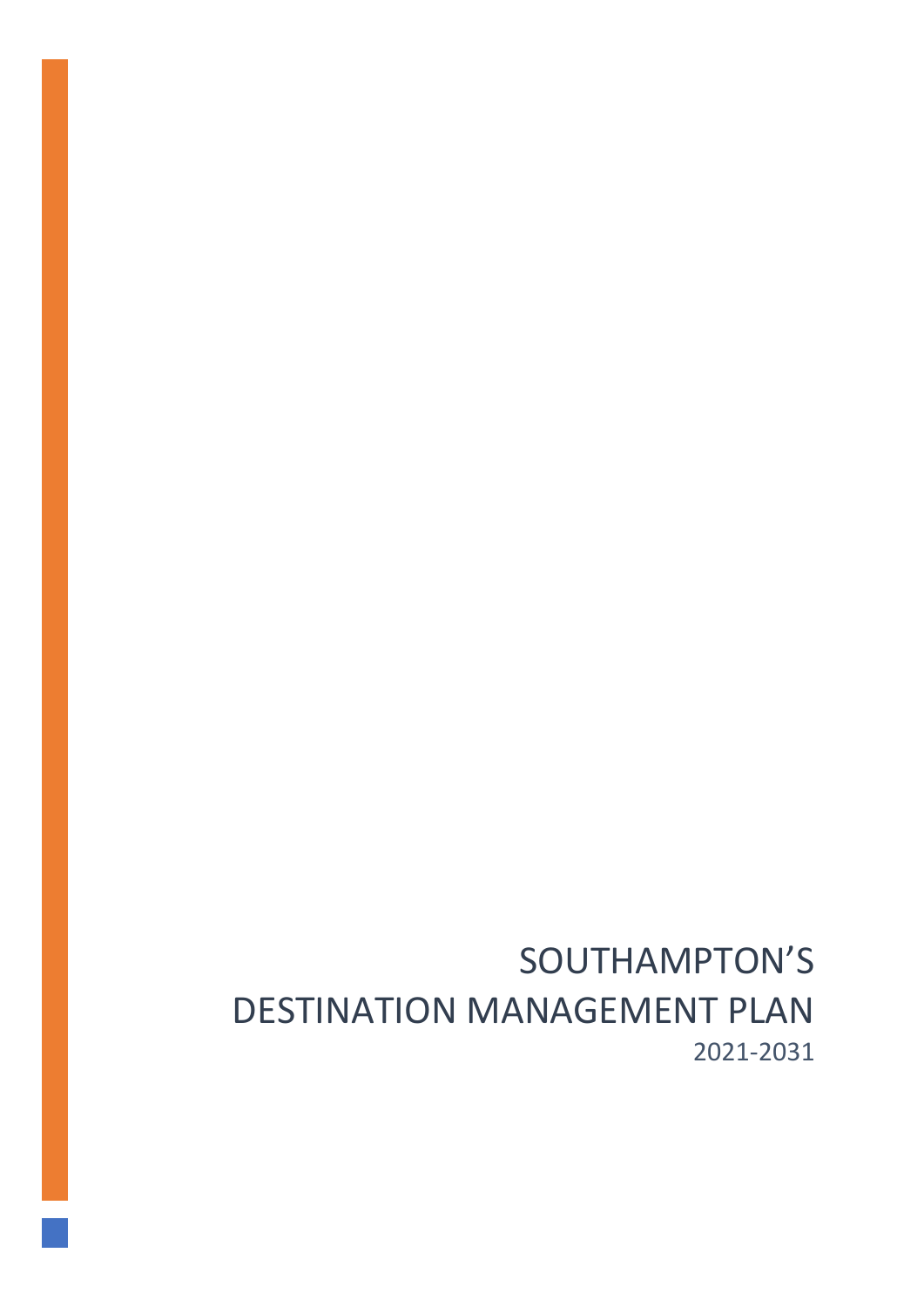Please note: the imagery and design of this document will be developed by the Destination Partnership.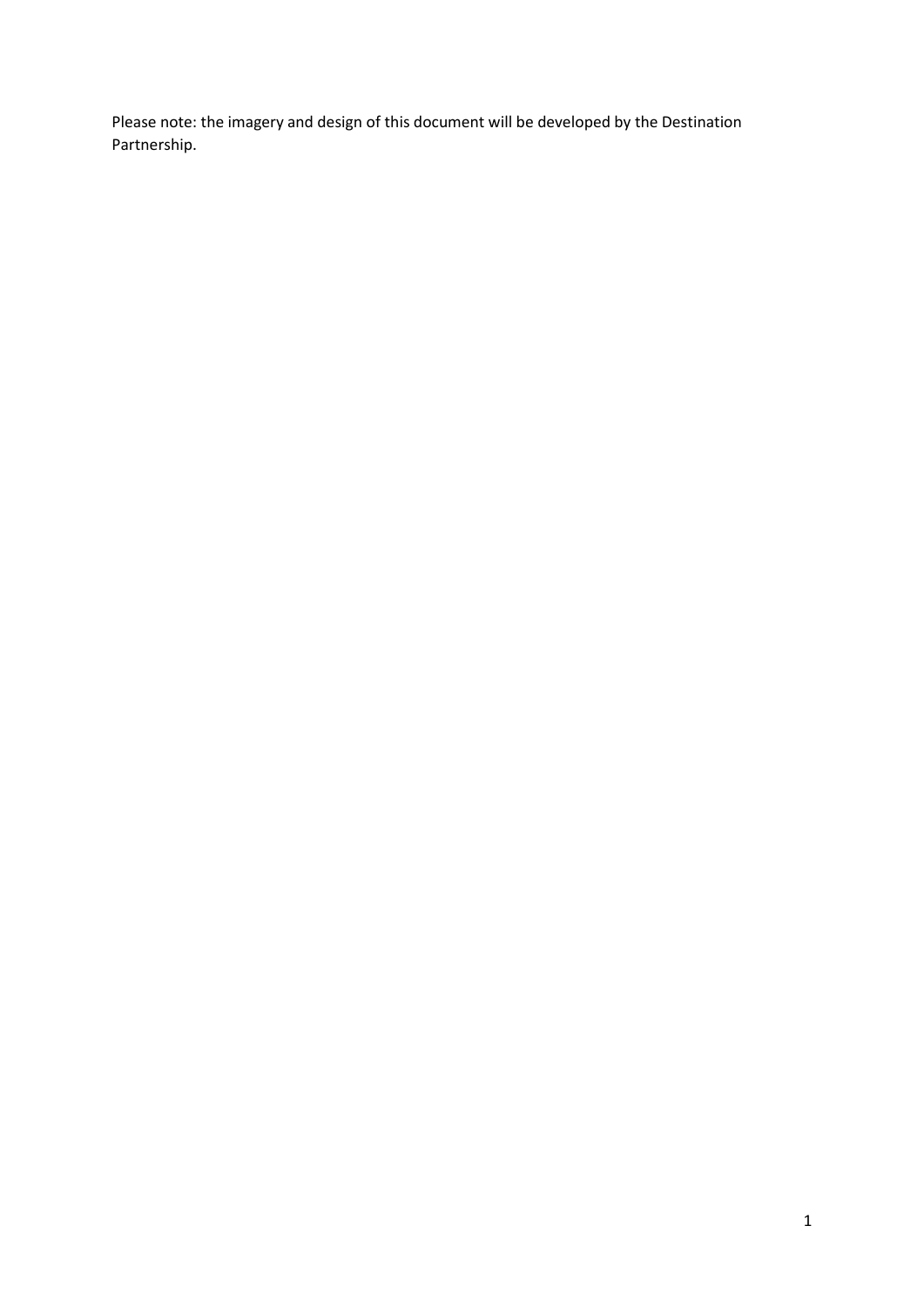### **Contents page**

| 1.  |  |
|-----|--|
| 2.  |  |
| 2.1 |  |
| 2.2 |  |
| 2.3 |  |
| 3.  |  |
| 3.1 |  |
| 3.2 |  |
| 3.3 |  |
| 3.4 |  |
| 4.  |  |
| 4.1 |  |
| 4.2 |  |
| 4.3 |  |
| 5.  |  |
| 5.1 |  |
| 5.2 |  |
| 6.  |  |
| 6.1 |  |
| 6.2 |  |
| 7.  |  |
| 7.1 |  |
| 7.2 |  |
| 8.  |  |
| 8.1 |  |
| 8.2 |  |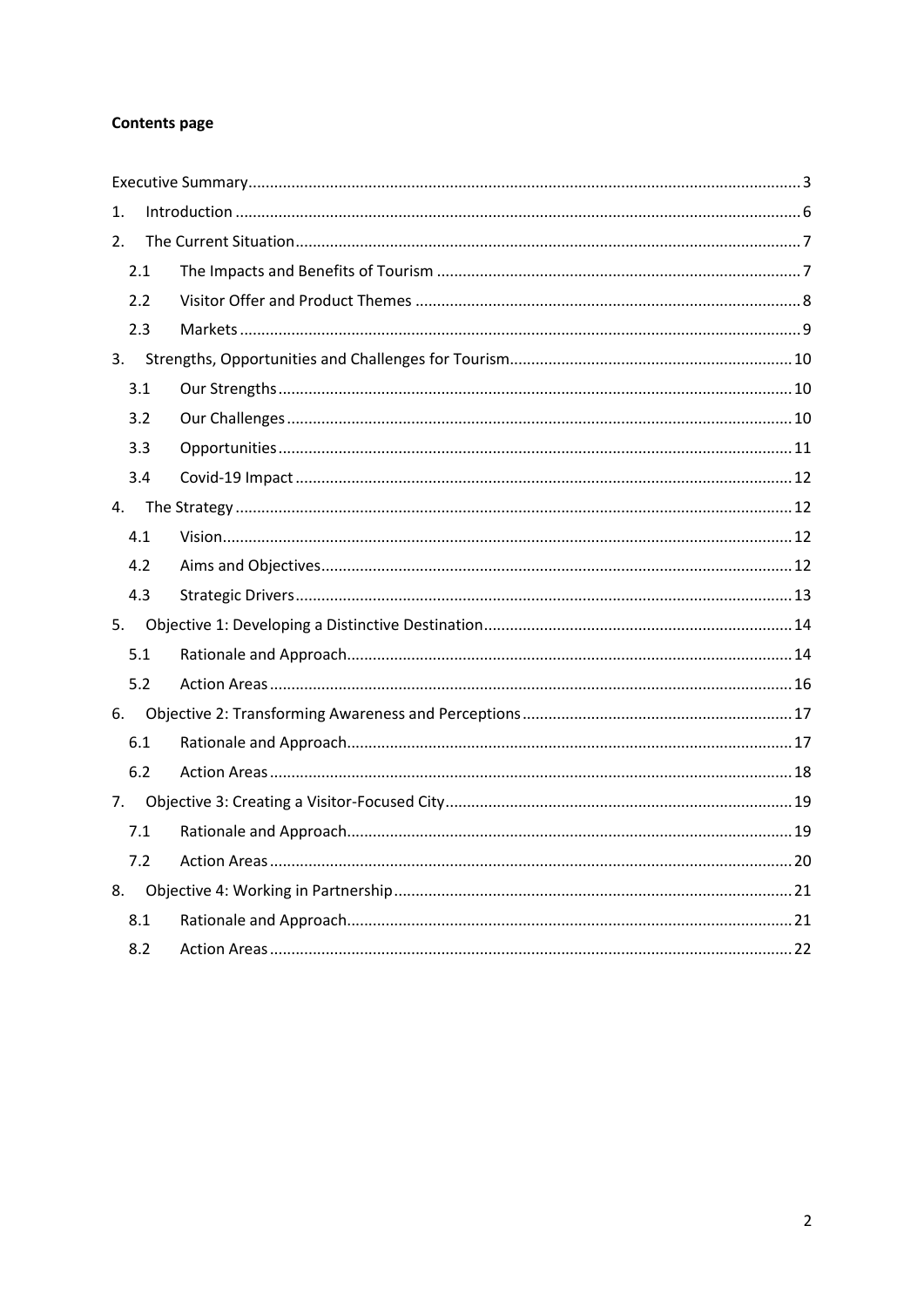# **Southampton's Destination Management Plan 2021-2031**

### <span id="page-3-0"></span>**Executive Summary**

**Our 10-year vision is to develop tourism in Southampton to deliver exceptional experiences and transform people's perceptions of our culturally diverse and vibrant city. Southampton will be known as a welcoming cultural destination, captivating cruise visitors, growing conferences and drawing on our stories to create memorable experiences for visitors and communities.**

Our strategic aims are to:

- Recognise the economic and social value of tourism, and develop this sector sustainably
- Enhance Southampton's reputation and image as a thriving city and destination

Our strategy has been developed during the Covid-19 pandemic, Brexit and the climate emergency. It looks to a future where Southampton can prosper in a sustainable, responsible manner, building on its strong asset base and current momentum. There is also a strong sense of invigorated collaboration and our UK City of Culture bid is creating a mood of optimism and confidence that this strategy will build on for the long term.

Prior to Covid-19, the city was performing well, though without strategy, coordination or adequate resourcing. Strong accommodation occupancies, healthy footfall in its retail heart, good attendances at cultural and sporting events and a regular supply of cruise passengers, staying in the city before or after their cruise or visiting for the day. There were concerns that not enough cruise passengers were choosing to experience Southampton, visitation to its daytime attractions could be higher and the city welcome significantly improved.

Overall, visitors have been coming to the city to shop, go to a show or concert, depart on a cruise ship or attend a meeting rather than to visit as a desirable destination. Southampton should be better known for its important heritage, its cultural activities and its city atmosphere. Whilst the neighbouring destinations are a key part of our attraction, Southampton is more than a base for visiting the New Forest or the Isle of Wight or embarking on a cruise.

Our key visitor products are:

- Discovery and Enrichment our museums and galleries, medieval heritage and historic parks, our events programme
- Performance for sport, theatre, concerts and events
- Social Fun food, drink, nightlife and shopping
- Business a national/international centre for marine events and academic/research specialisms
- Cruise Europe and the UK's pre-eminent cruise port

These products already attract large numbers of people who stay in our hotels and apartments, visit our theatres, galleries, museums and shops and leave and depart from our city. We will find ways of encouraging them to stay longer, enjoy more of what we have to offer and return, sharing their experiences of visiting Southampton. As well as developing our existing markets, we will increase our appeal to city breakers and culture hungry visitors.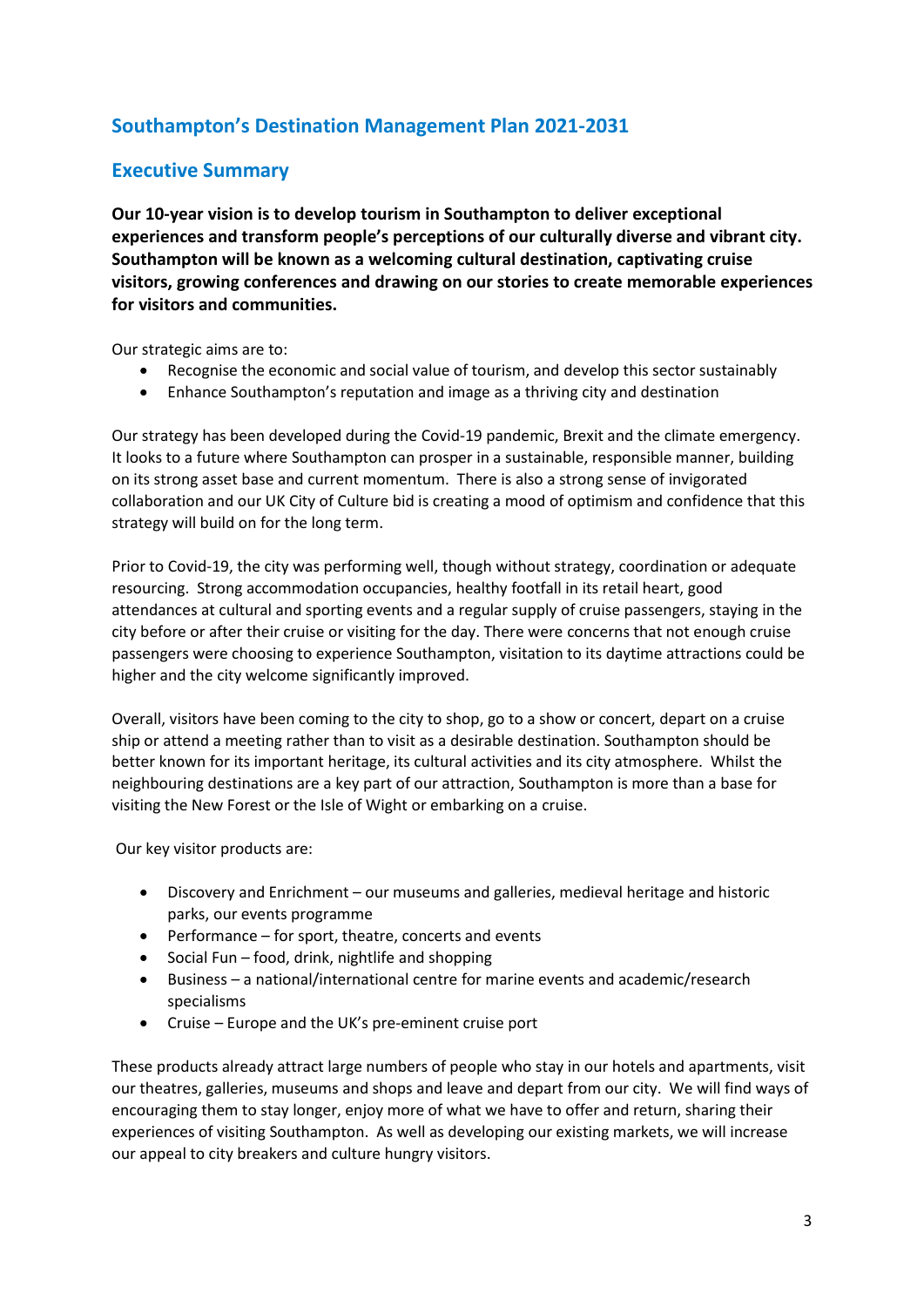We have lots to offer, with recent investment in key attractions and facilities, a strong retail centre, great theatre, our universities, our parks and open spaces and a varied events programme.

However, we also have work to do:

- Our city gateways are underwhelming. We need to improve how visitors navigate the city and add to the critical mass of attractions, events and facilities for tourists and residents.
- We need to animate and enliven our heritage, reveal our stories for local people and visitors alike.
- We need to come together with one voice that can speak for tourism, harnessing the ability, resources and interests of the whole city.
- Using this one voice we will present a clear, coherent and consistent image to the rest of the country and the world.
- We need to 'raise our game' in attracting major conferences and events, working together and adding facilities where necessary.
- We will need to recover and respond to the significant impact of the pandemic on our visitor economy, supply chain and wider city.
- Above all, we need to 'think tourism' and place visitors at the heart of key decisions for major projects, including the proposed Mayflower Quarter.

Our strategy will be delivered in three distinct phases to ensure that we build a sustainable, credible and collaborative destination:

- Phase 1: Recovery and Foundations (2021-2024) The plan will focus on recovering from the Covid-19 pandemic, developing capacity and the Destination Management Organisation (DMO) structure/partnership, bidding for UK City of Culture and delivering quick-win projects
- Phase 2: Development and Stability (2024-2027) We will consolidate our partnerships, deliver UK City of Culture and its legacy, and enhance our delivery and activities
- Phase 3: Sustainable Regeneration (2027-2030) Towards the plan's end we will focus on building on the UK City of Culture legacy and developing new products and markets, with an agreed and sustainable delivery model

The strategy will deliver the vision by focussing on four main objectives:

1. Developing a distinctive destination Creating/enhancing visitor facing products: heritage, culture and conference facilities/eventsincreasing our appeal for discretionary visitors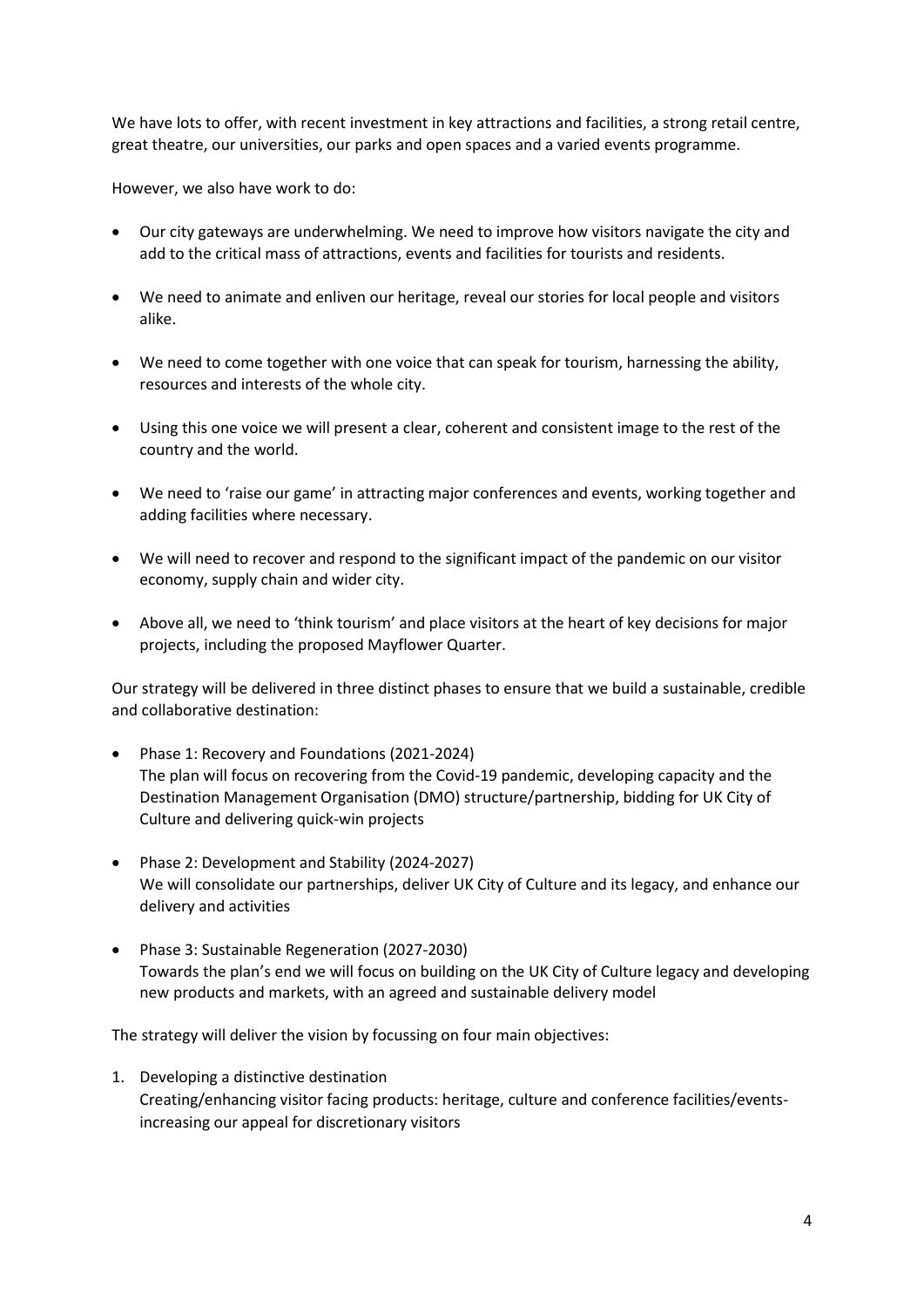- 2. Transforming the awareness and perceptions of our city Dramatically improving the brand, and marketing the city by working together with a consistent, joined-up approach and clear message
- 3. Creating a visitor-focussed city Putting tourism at the heart of our approach, improving the wider city offer and enhancing visitor welcome through physical improvements and investing in our people
- 4. Working in partnership more effectively Creating a strong voice for tourism and an effective delivery mechanism through working together. Making the most of our existing strengths and plugging the current gaps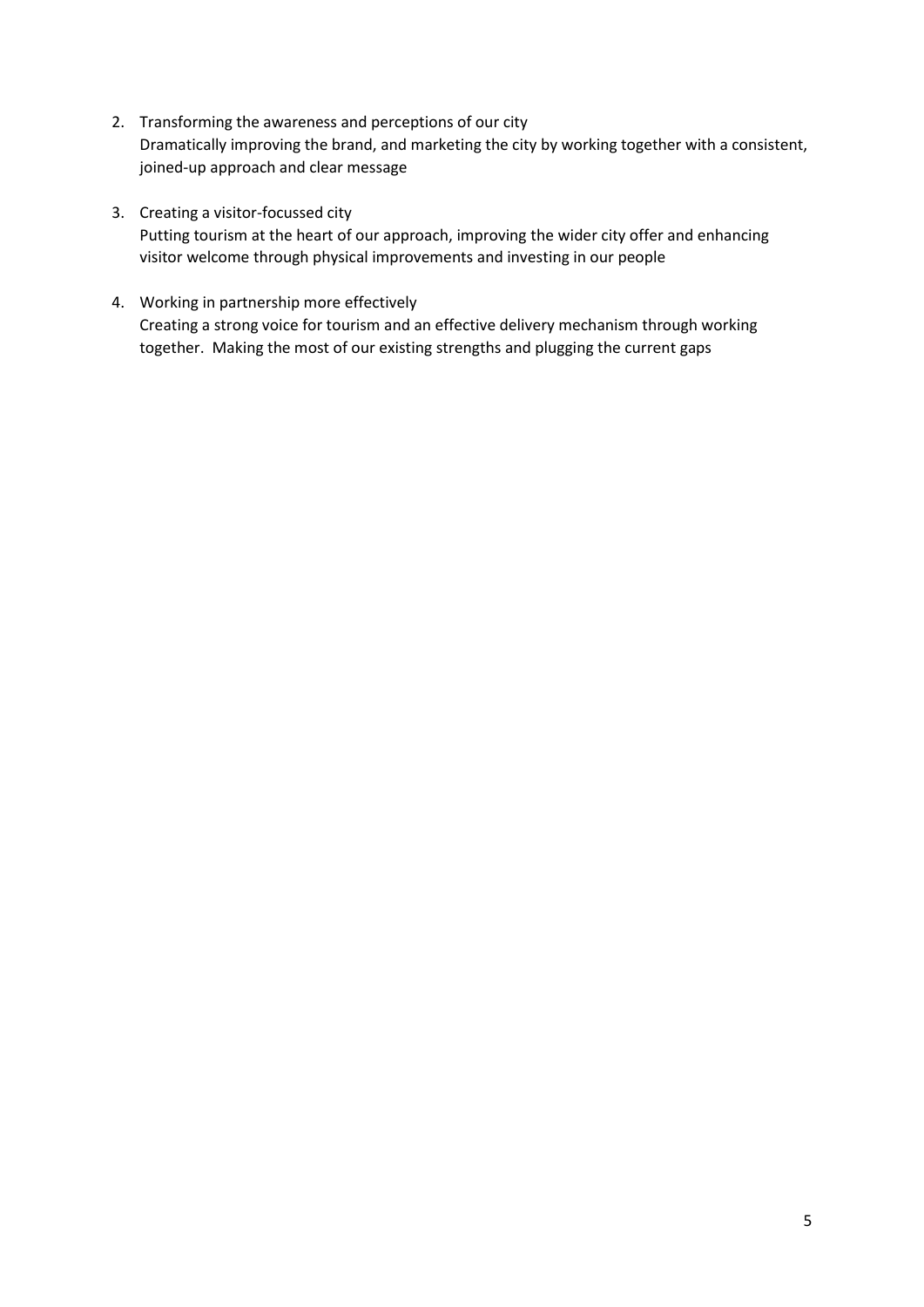### <span id="page-6-0"></span>**1. Introduction**

This Destination Management Plan (DMP) provides a galvanising opportunity to build a better and more productive tourism sector for Southampton. This plan has been developed during a global pandemic, the EU/Brexit transition and the climate emergency. This has resulted in a period of considerable uncertainty with significant social, economic and environmental challenges for all partners and stakeholders. It sits therefore, within the context of emerging economic, environmental and cultural responses and strategies and international ambitions.

The Covid-19 pandemic has hugely impacted the hospitality, tourism, cruise and cultural sector. While the nature and scale of recovery of tourism remains uncertain and we will need to be flexible, this plan represents an exciting opportunity for Southampton to build and grow its visitor economy. Pre-Covid-19, our approach is likely to have been different in terms of structural arrangements, and the resources that we might have been able to draw upon larger. The unfortunate reality is that each destination across the country is having to review the sustainability of current approaches; Southampton is seizing the opportunity to shape its response to deliver sustainable regeneration and change.

For tourism to recover and develop in this city, we will need to demonstrate strong collective leadership, mobilising around a shared vision and a realistic but stretching action plan, so that we can bring about the change and benefits we need and want for Southampton.

This requires us to be multi-faceted in our approach – that is to invest in and build upon the good work that is being delivered, find ways to address the gaps, and more effectively pool resources as we develop the tourism sector and realise our ambitions for Southampton.

As a city we face long-standing challenges that need to be tackled collectively. Southampton's visitor offer is not well understood. It has some great strengths, but we do not present a clear or coherent narrative to visitors. We have no flagship attractors, though we have some high-quality offerings and others that have yet to reach their potential. Our audiences are not necessarily visiting because it is Southampton, but because what they want or need to do is here e.g. a cruise, shopping or a meeting. Visitors from outside our region know little about our assets or experiences, and international visitors have no grasp of the richness of our heritage and our stories and the disconnect with our waterfront is a disappointment.

But we have huge opportunities on which to build: our bid to become UK City of Culture (UKCoC) in 2025; our important cultural (including heritage) mix; our public and green spaces; our pre-eminence as a cruise centre and our academic and sector specialisms. On our doorstep we have very popular destinations such as the New Forest, Isle of Wight, Bournemouth, Portsmouth and Winchester, which draw many visitors to the region.

**Our 10-year vision is to develop tourism in Southampton to deliver exceptional experiences and transform people's perceptions of our culturally diverse and vibrant city. Southampton will be known as a welcoming cultural destination, captivating cruise visitors, growing conferences and drawing on our stories to create memorable experiences for visitors and communities.**

The strategy will deliver this vision by focussing on four main priorities:

- Developing a distinctive destination;
- Transforming the awareness and perceptions of our city;
- Creating a visitor focussed city;
- Working in partnership more effectively.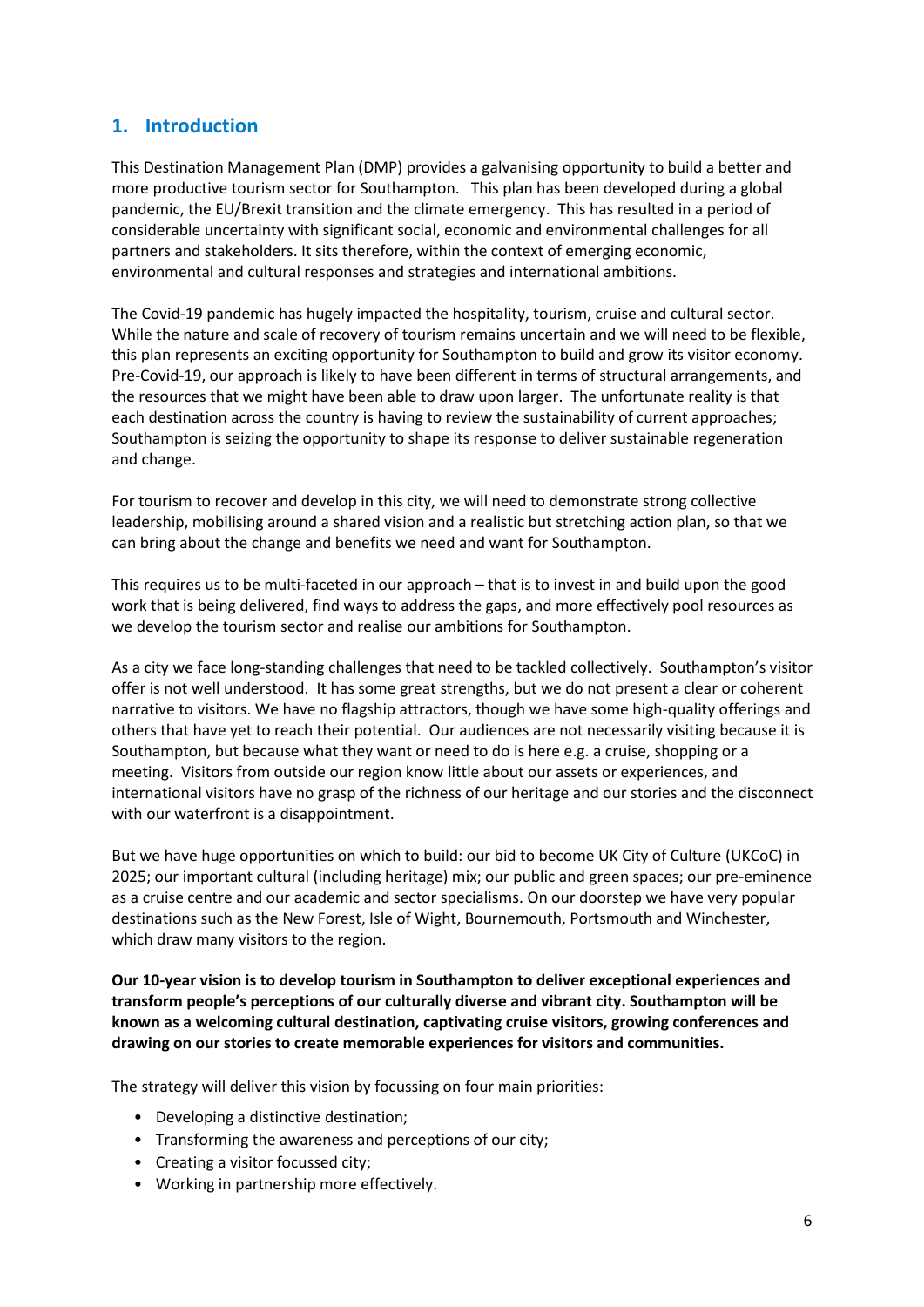### <span id="page-7-0"></span>**2. The Current Situation**

### <span id="page-7-1"></span>**2.1 The Impacts and Benefits of Tourism**

Our visitors come in many guises. They could be a cruise passenger staying overnight before embarking; someone coming because they have work, business or a meeting in Southampton; an international academic coming for a conference; a football fan going to the Saints; a family visiting a museum or gallery or park; someone visiting for a shopping trip or for a night out with friends, or parents visiting their student children.

These visitors impact on our city in many ways but, by the same token, our city can impact on our visitors – from our image, ease of booking, transport links, parking, shopping, attractions, theatres and events, bars, hotels, street cleanliness and welcome. Visitors take these experiences away with them and share them with others - the positive, and the negative.

Tourism brings significant benefits to our city. In 2019, tourism generated an estimated £422 million of direct expenditure to our economy. This supported a total of 7,720 Full time Job Equivalents (FTEs) including indirect and induced jobs.

| The Economic Impact of Tourism to Southampton - 2019 |                     |                      |                      |                      |
|------------------------------------------------------|---------------------|----------------------|----------------------|----------------------|
|                                                      | <b>Trips ('000)</b> | <b>Nights ('000)</b> | <b>Spend (£'000)</b> | % overnight<br>trips |
| Overnight Visits - by purpose                        |                     |                      |                      |                      |
| Holiday                                              | 238                 | 699                  | 42,845               | 42.3%                |
| <b>Business</b>                                      | 163                 | 526                  | 53,084               | 29.0%                |
| Visits to friends/relatives                          | 121                 | 565                  | 23,738               | 21.5%                |
| Other                                                | 37                  | 132                  | 3,063                | 6.6%                 |
| Study                                                | 4                   | 84                   | 5,726                | 0.7%                 |
| Overnight Visits - by Origin                         |                     |                      |                      |                      |
| UK                                                   | 455                 | 1,236                | 74,501               | 80.8%                |
| Overseas                                             | 108                 | 769                  | 53,955               | 19.2%                |
| Overnight visit - total                              | 563                 | 2,005                | 128,456              |                      |
| <b>Day Visits</b>                                    | 7,710               |                      | 293,630              |                      |
| <b>Total Visits</b>                                  | 8,273               |                      | 422,086              |                      |

**Source**: The Economic Impact of Tourism in Southampton 2019 – Tourism South East (2020)

This expenditure spreads far and wide into our local economy; from direct spend on retail, entertainment and hospitality, through the supply chain and - via the people employed in the tourism sector - into numerous other areas. Because visitors bring new money into the city, the overall size of the local economy benefits and grows.

Tourism can also:

- Support a range of jobs with a range of skills and entry requirements
- Enhance our image and profile not just as a place to visit but also as a place to move to, invest in, or study
- Develop a sense of place and pride among our communities and residents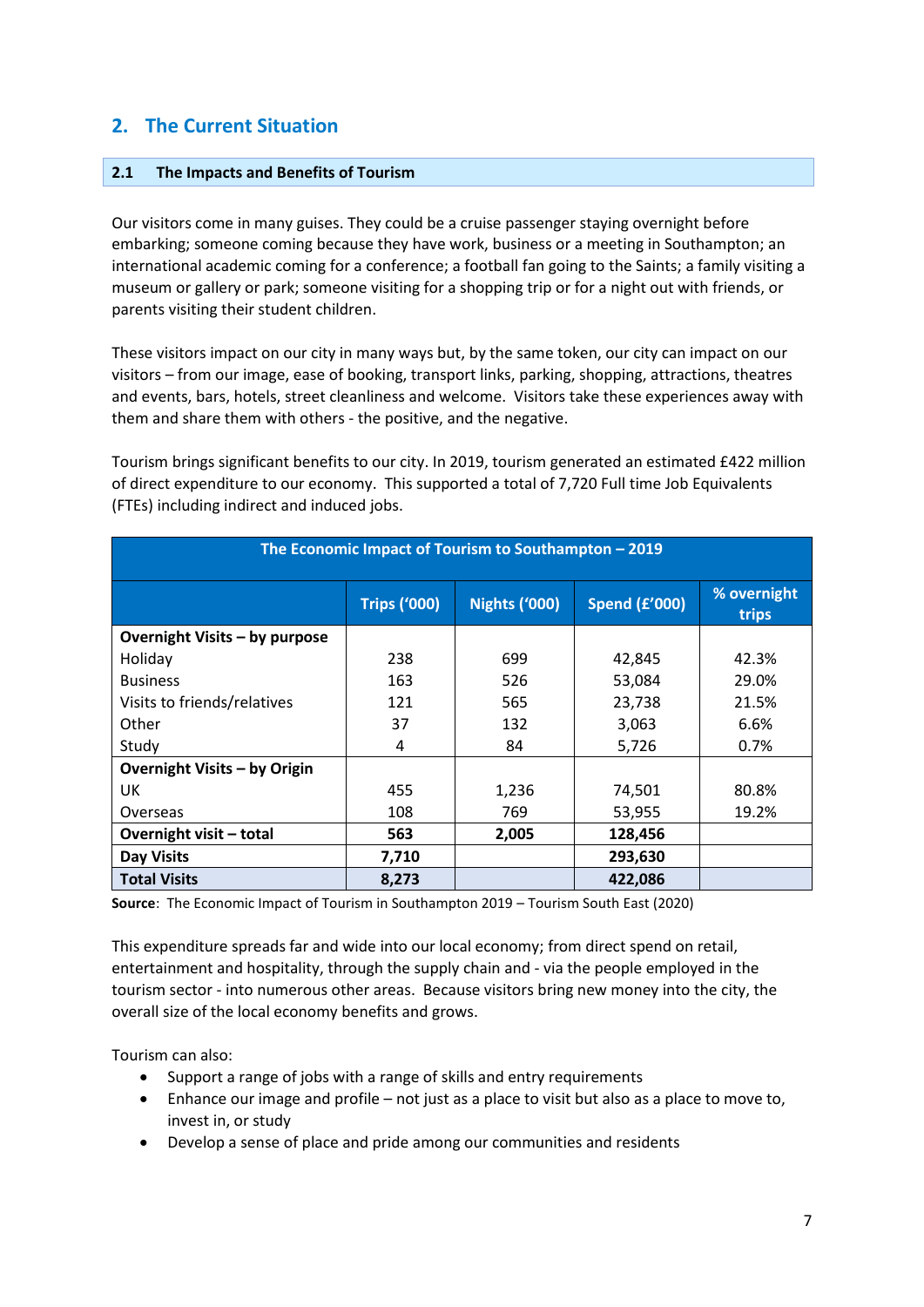• Support a wide range of facilities that enhance the quality of life for our residents. This can include supporting shops, restaurants, galleries, theatres, attractions, walks and trails, events and festivals

### <span id="page-8-0"></span>**2.2 Visitor Offer and Product Themes**

There are 22 city centre hotels with approximately 2,300 rooms. These range from budget hotels to 4\* and 5\* brands. In addition, there are a further 16 hotels in the surrounding M27 Corridor, which have a total of approximately 1,600 letting bedrooms. This hotel supply comprises a mix of budget and 3\* and 4\* hotels. Additionally, planning permission has been given for two new 150 room hotels and 80 serviced hotel apartments as part of the Leisure World development. There is an opportunity to look at the quality of the provision and how the mix and type can better meet market needs. Similarly, with the impact of the pandemic, hoteliers may need to look at alternative markets and approaches, particularly given reliance on cruise and business markets.

The following table outlines a series of the primary potential experiences for Southampton and its offer in each of these.

| <b>Experiences</b>                                                                                                              | <b>Our Product</b>                                                                                                                                                                                                                                                                                                                                                                                                                                                                                                                |
|---------------------------------------------------------------------------------------------------------------------------------|-----------------------------------------------------------------------------------------------------------------------------------------------------------------------------------------------------------------------------------------------------------------------------------------------------------------------------------------------------------------------------------------------------------------------------------------------------------------------------------------------------------------------------------|
| Cruise - comprises outbound<br>visitors (staying in<br>Southampton pre/post<br>cruise) and transit call<br>passenger excursions | Strong outbound (overnight) demand, particularly in some<br>$\bullet$<br>hotels<br>The draw for excursions (inbound visits) links to other themes<br>$\bullet$<br>- particularly 'discovery' (see below)                                                                                                                                                                                                                                                                                                                          |
| <b>Surrounding destinations</b><br>and product                                                                                  | Paulton's Park, Isle of Wight (and associated events - Festival,<br>$\bullet$<br>Cowes Week), Winchester, New Forest and Portsmouth                                                                                                                                                                                                                                                                                                                                                                                               |
| Performance - includes<br>visiting Southampton for<br>theatre, concert, show, or a<br>watching a sporting event                 | Mayflower Theatre, MAST Studios<br>$\bullet$<br>O2 Guildhall, Turner Sims and concerts at St Mary's Stadium<br>٠<br>Events - e.g. Let's Rock Southampton, Mela<br>٠<br>Match days at SAFC and internationals at the Ageas Bowl<br>$\bullet$<br>(Eastleigh)                                                                                                                                                                                                                                                                        |
| Social fun - fun trip with a<br>group of friends                                                                                | Food, drink and nightlife<br>$\bullet$<br>Retail                                                                                                                                                                                                                                                                                                                                                                                                                                                                                  |
| <b>Discovery and enrichment -</b><br>sub-themes include heritage<br>and cultural attractions,<br>stories, tours and trails      | Attractions including for example: SeaCity Museum,<br>$\bullet$<br>Southampton City Art Gallery, Tudor House Museum and<br>Gardens, John Hansard Gallery, Solent Showcase Gallery,<br>Steamship Shieldhall and Solent Sky Museum<br>Medieval/Middle Ages Heritage/ Town Walls<br>$\bullet$<br>See Southampton guides, Southampton Tourist Guides<br>$\bullet$<br>Association and Trails (e.g. Walk the Walls, Titanic Trail, Jane<br>Austen Trail)<br>Events - e.g. Southampton Mela, Southampton Pride,<br>Southampton Film Week |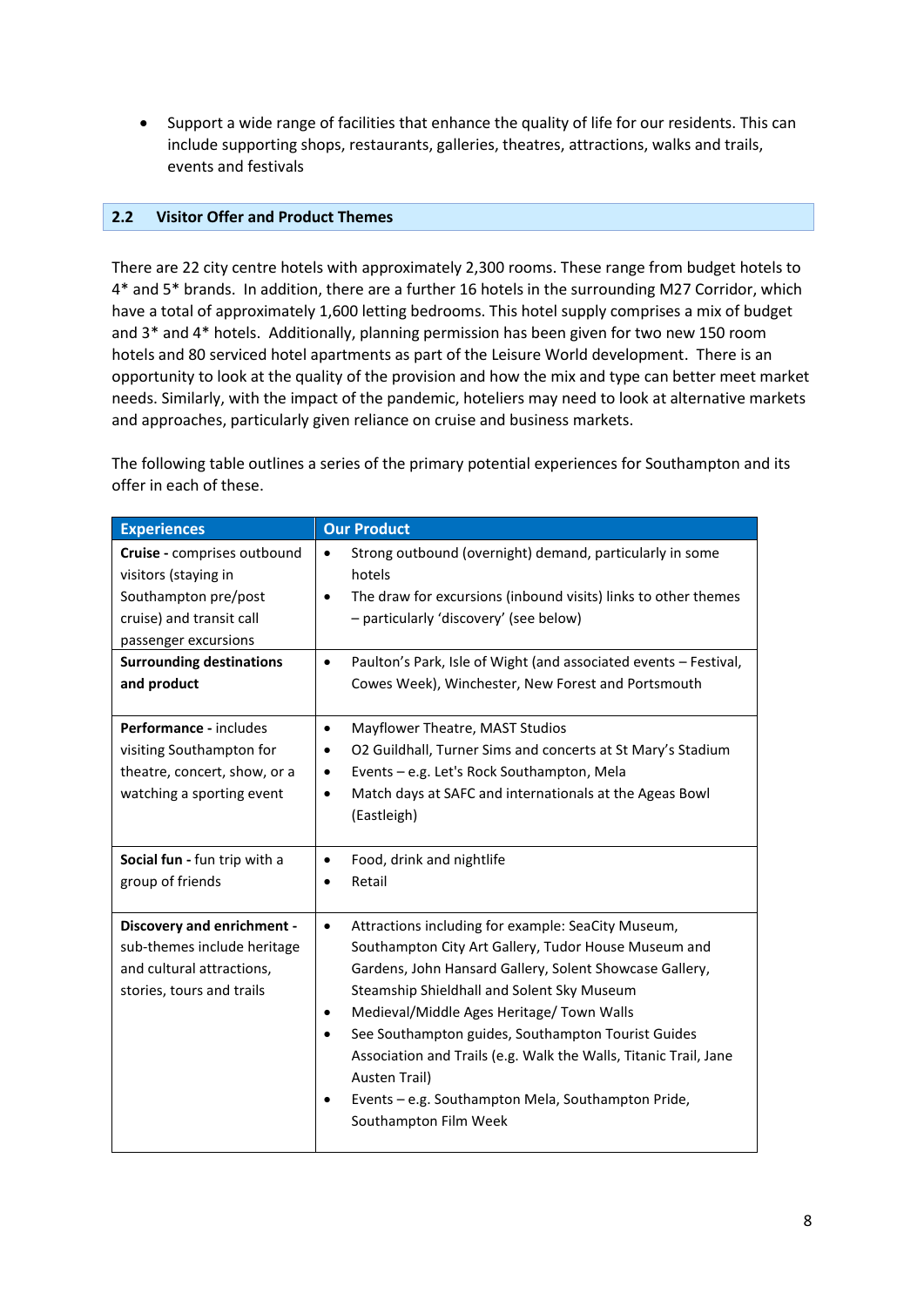| <b>Business - including</b><br>conferences and exhibitions                                                    | Key events include Southampton International Boat Show, Sea<br>Work, Marine Autonomy and Technology Showcase and Ocean<br><b>Business</b><br>Venues include the National Oceanography Centre (NOC),<br>Grand Harbour Hotel, SAFC and Solent Conference Centre |
|---------------------------------------------------------------------------------------------------------------|---------------------------------------------------------------------------------------------------------------------------------------------------------------------------------------------------------------------------------------------------------------|
| Occasion / celebration - an<br>event specific to a<br>visitor/family $-$ e.g.<br>graduation, weddings         | Large (~50,000) student population driving VFR, graduations<br>$\bullet$<br>Weddings (albeit primarily driven by the local population)                                                                                                                        |
| Family fun - time out with<br>the kids                                                                        | Attractions (as above) e.g. SeaCity Museum, Solent Sky<br>$\bullet$<br>Museum, Steamship Shieldhall<br>Surrounding area - especially Peppa Pig World at Paulton's<br>Park                                                                                     |
| Romance/Luxury/Pampering<br>Time with partner (or a close<br>friend) but with a focus on<br>treating yourself | Southampton Harbour Hotel and Spa, Leonardo Royal<br>$\bullet$<br>Southampton Grand Harbour, Pig in the Wall<br>Shopping (see above)<br>Restaurants (see above)                                                                                               |
| <b>Active - outdoor and fitness</b><br>related activities                                                     | Events - ABP Southampton Marathon (~10k attendance), Let's<br>٠<br>Ride, Southampton Sporterium<br>Alpine Snowsports, Southampton Water Activities Centre                                                                                                     |

### <span id="page-9-0"></span>**2.3 Markets**

In terms of our overnight markets, these include key midweek markets:

- Cruise passengers between April and October and particularly for 4/5\* hotels
- Corporate business travellers year-round (especially 3\* hotels)

Other midweek markets for our hotels include residential, delegates (for Southampton Boat Show and Ocean Business, Seawork and CLIA conferences), University Graduations, contractors, cruise ship crews, and group tours and midweek breaks (for Peppa Pig World, Isle of Wight and New Forest).

Our main weekend markets are:

- Cruise passengers these typically account for at least half of weekend occupancy
- Weekend breakers key drivers are Peppa Pig World, the Isle of Wight and New Forest

Other minor weekend markets are football, stag/hen, group tours, weddings/family markets, VFR, and cruise ship crews.

For day trips, retail is a key driver, and theatre and concerts are also a strong pull from our regional catchment area.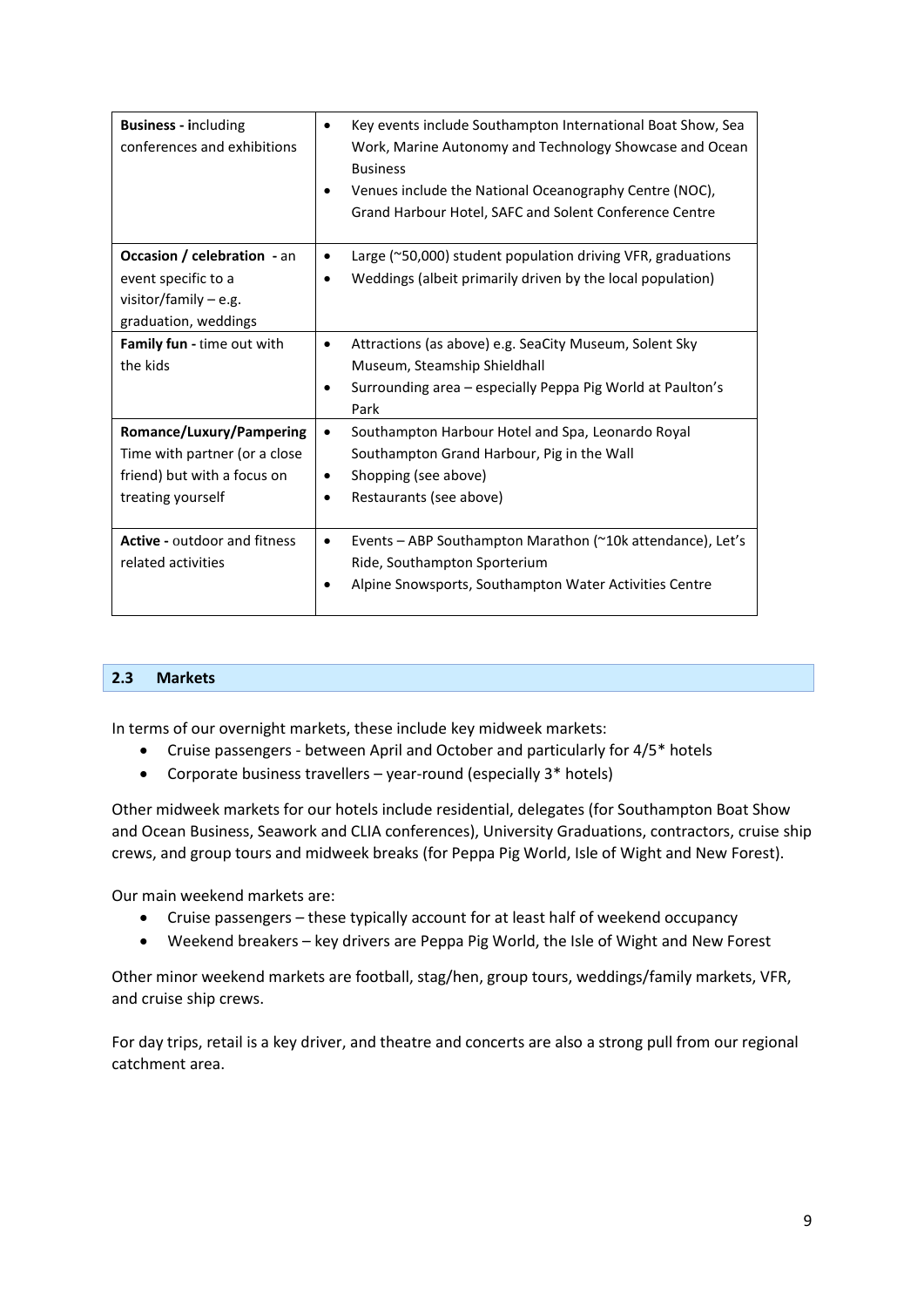# <span id="page-10-0"></span>**3. Strengths, Opportunities and Challenges for Tourism**

We have strengths, some challenges but also exciting opportunities for developing tourism.

### <span id="page-10-1"></span>**3.1 Our Strengths**

- **A strong performing destination** it is estimated that tourism in Southampton generates £422m of spend and supports 7,700 jobs and our hotel occupancies and rates are good.
- **Southampton is the UK's No. 1 Cruise city and Europe's largest cruise port** this brings profile, prestige, and business. The pre- and post-cruise trip stays are very important to our hotel sector (though it may be a potential vulnerability). However, our excursions market is less well developed.
- **Performance, sporting (and business) venues**  there are strong 'performance' venues like the Mayflower Theatre and SAFC that generate some overnight trade.
- **Recent investment** our tourism offer has seen recent investment e.g. the Cultural Quarter, Mayflower Theatre and new hotels (the Moxy and Harbour Hotel) – and there is significant developer interest in new hotel developments.
- **Universities**  our two Universities are important in tourism terms. They drive VFR trips (graduations etc) but also (and importantly) conferences through their research specialisms. They are also key conference venues and can help to create a sense of dynamism and innovation in the city through their research and national and international profile
- **Committed organisations** there are a number of key players proactive in the tourism sector – e.g. GO! Southampton, Destination Southampton, the Hoteliers Association, Business South, and See Southampton, Southampton Tourist Guides Association and teams of volunteers supporting attractions and welcoming visitors. Others are keen to be involved (e.g. the Chambers of Commerce). Hampshire County Council/Visit Hampshire, Southampton City Council and Solent LEP are all committed to the sector and will need to be appropriately deployed, if required.
- **Strong surrounding destinations** e.g. the Isle of Wight, New Forest, Paulton's Park that generate trips to Southampton.
- Established **MICE (meetings, incentives, conferencing, exhibitions) and leisure events** like the Boat Show, Sea Work, and Ocean Business.

### <span id="page-10-2"></span>**3.2 Our Challenges**

- **A lack of Unique Selling Points (USPs)** we do not have a distinctive product, profile or icon in tourism terms.
- **Critical mass**  there is limited critical mass to our offer, and we are perceived by the market to be a less compelling destination to visit than our potential competitors.
- **A lack of discretionary markets -** generally people are choosing not to visit Southampton because it is Southampton but because there is something else here – a show, a cruise, a meeting.
- **City Gateways**  the quality of the arrival experience (via train, coach, port terminals, road) needs to be significantly improved, including building a sense of excitement and anticipation about what visitors might see, do and enjoy in the city. This will also help to build local pride in the city as residents see positive imagery and activities about their city.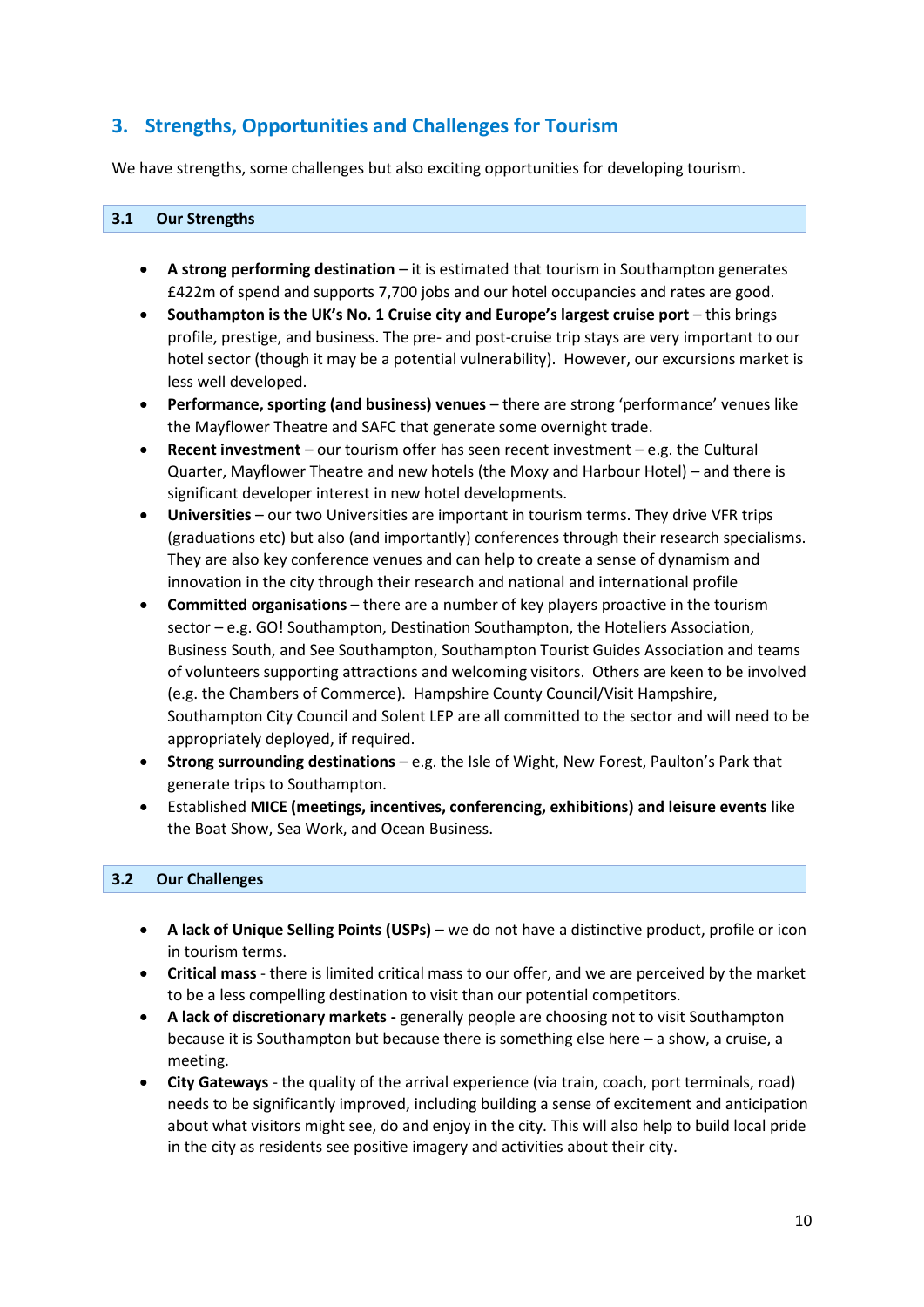- **Urban realm** our urban realm is a challenge with a lack of sense of place, and poor connectivity between different areas of visitor interest. The lack of an accessible waterfront is a major weakness.
- **Legibility and access** the city is not easy to navigate for visitors and accessing it is seen as a particular challenge for cruise visitors. It can also be a challenging city to navigate for people with mobility requirements including those with wheelchairs, push chairs and suitcases. Equally there are opportunities to ensure that the city's diverse stories and communities are represented in our products and the welcome to visitors from across the UK and the world.
- **Partnership voice** while the number of committed organisations is a strength, it is also a challenge. Various organisations are delivering parts of a tourism agenda currently, but there is no single organisation owning and leading tourism.

### <span id="page-11-0"></span>**3.3 Opportunities**

- **UK City of Culture (UKCoC)** whether we win or not, the UKCoC bid is an opportunity to galvanise our offer, partnerships and transform our profile utilising our partnerships, assets and people including our civic leaders such as the Mayor.
- **Cruise** the cruise market is an opportunity both lengthening the stay pre or post, and growing the excursions market, supported by a  $5<sup>th</sup>$  major cruise terminal opening in summer 2021.
- **Heritage Assets** we have some strong heritage assets e.g. our walls and vaults, maritime and aviation heritage - and unique stories including around transmigration and as a city of sanctuary and gateway to the world. From a visitor perspective, there are opportunities to utilise these more, and also to develop resonant products to culturally diverse audiences.
- **Economic growth** the growth of the city in economic and population terms will create opportunities for day visits and business visits. Our sector specialisms and research will create opportunities for business tourism and conferences that could be developed.
- **Marine -** as a maritime centre and the base for the UK's largest marine event, the potential exists for further leisure and business events and to be seen as a national centre for waterbased activities.
- **Mayflower Quarter and infrastructure** the Mayflower Quarter proposals aim to transform our urban realm and connect it more strongly to the waterfront. There will be tourism opportunities particularly in relation to Mayflower Park, as well as creating a more accessible and navigable city. This will be supported by work to transform key city routes and the Central Station which will begin in earnest in 2021 and be completed in 2023.
- **New hotel development and investment**  recent announcements around Leisure World and the Bargate development bring with them the prospect of two new 150-bedroom hotels, 80 serviced hotel apartments as well as new restaurants, cinema, casino and retail and green spaces creating over 1000 new jobs. These will bring opportunities to increase capacity and potentially the generation of their own markets.
- **Green Spaces**  utilising our parks as spaces and potential event venues subject to environmental and neighbourhood sustainability, supported by ambitions to secure Green Flag awards as a benchmark for good management and public access.
- **Inclusion and access**  there are opportunities to develop new products that draw on the city's own culturally diverse populations and have appeal for national and international audiences. Considerations also around being a child-friendly and dementia-friendly city would also add to Southampton's appeal as a welcoming, thoughtful destination.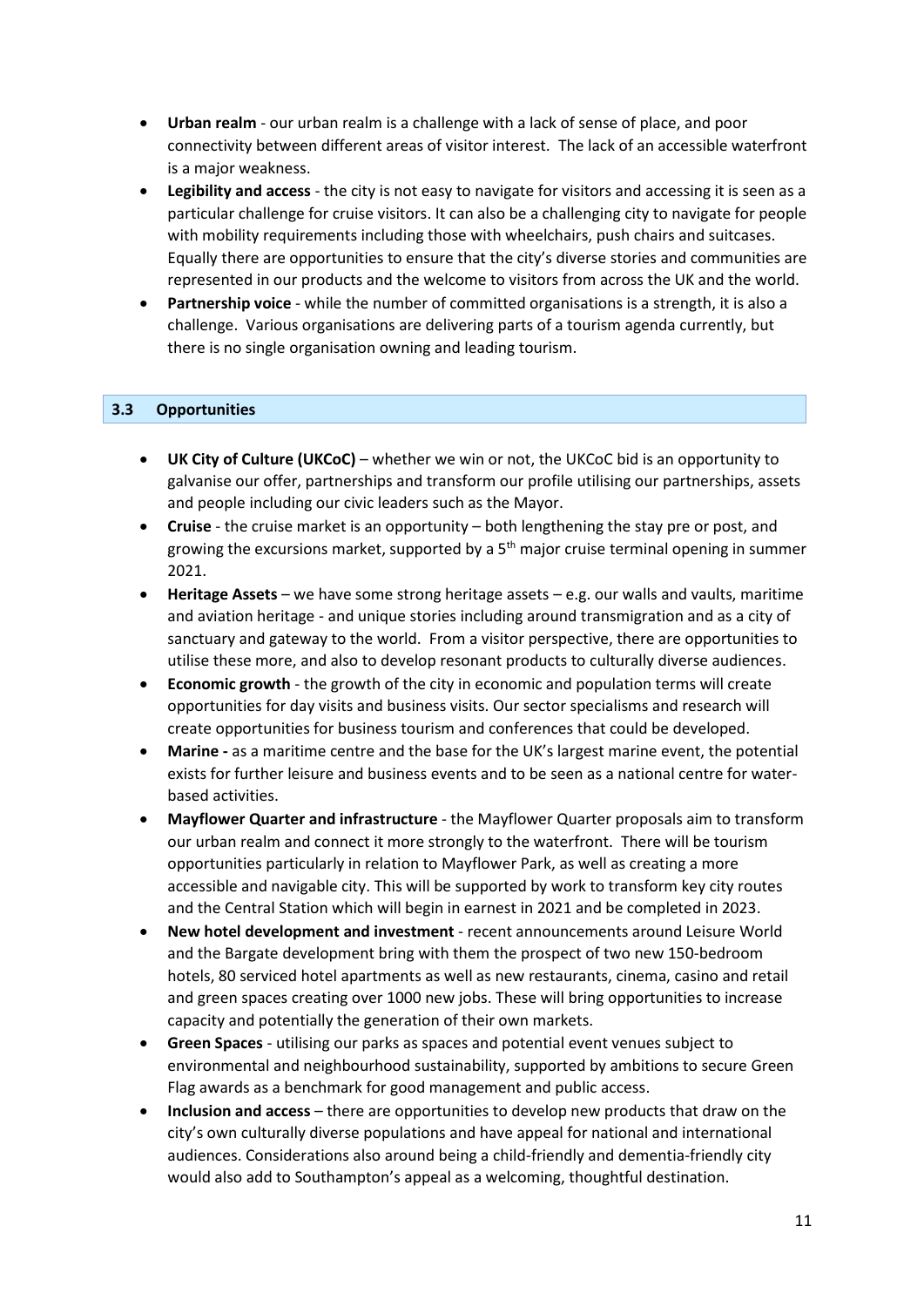#### <span id="page-12-0"></span>**3.4 Covid-19 Impact**

The Covid-19 pandemic has hugely impacted the hospitality, tourism, cruise and cultural sector in the immediate term, and the long-term implications remain uncertain. With over 80% of tourism businesses closed compared to just 24% of all businesses; 75% of employees furloughed compared to 27% of all employees and revenue down by 73% for accommodation in 2020, tourism will open later and operate under restricted capacity for months to come. Combined revenue (inbound and outbound) decreased by £79.7bn (equivalent to a potential loss of over 1.2m FTE jobs)<sup>1</sup>.

It is estimated by VisitEngland that there was a 48% drop in domestic tourism in 2020, and that international visits are unlikely to return to pre-pandemic levels before 2023. Whereas Oxford Economics believes that domestic tourism will return to 2019 levels by 2022, and inbound overseas level will not return to 2019 levels until 2024.<sup>2</sup>

Meanwhile in March 2021, DCMS launched a review to assess how Destination Management Organisations (DMOs) are funded, structured and perform their roles, in order to establish whether there is a more efficient and effective model for supporting English tourism at the regional level.

Whilst the rollout of the vaccine programme is positive news, and government support has been made available through local authorities, the wider visitor economy will continue to need local, regional and national support as it seeks to reassure visitors, rebuild markets and continue to adapt and develop sustainable business models.

### <span id="page-12-1"></span>**4. The Strategy**

### <span id="page-12-2"></span>**4.1 Vision**

Our 10-year vision is to develop tourism in Southampton to deliver exceptional experiences and transform people's perceptions of our culturally diverse and vibrant city. Southampton will be known as a welcoming cultural destination, captivating our cruise visitors, growing conferences and drawing on our stories to create memorable experiences for visitors and communities.

### <span id="page-12-3"></span>**4.2 Aims and Objectives**

Our strategic aims are to:

- Recognise the economic and social value of tourism, and develop this sector sustainably
- Enhance Southampton's reputation and image as a thriving city and destination

This will be achieved through the delivery of four objectives:

- 1. Developing a distinctive destination stronger visitor-facing products
- 2. Transforming the awareness and perceptions of our city the brand and marketing the city
- 3. Creating a visitor-focussed city the wider city offer and visitor welcome
- 4. Working in partnership more effectively a strong voice for tourism and an effective delivery mechanism

<sup>1</sup> Tourism Alliance presentation February 2021

<sup>2</sup> <https://resources.oxfordeconomics.com/hubfs/Global-Travel-Service-July-2020.pdf>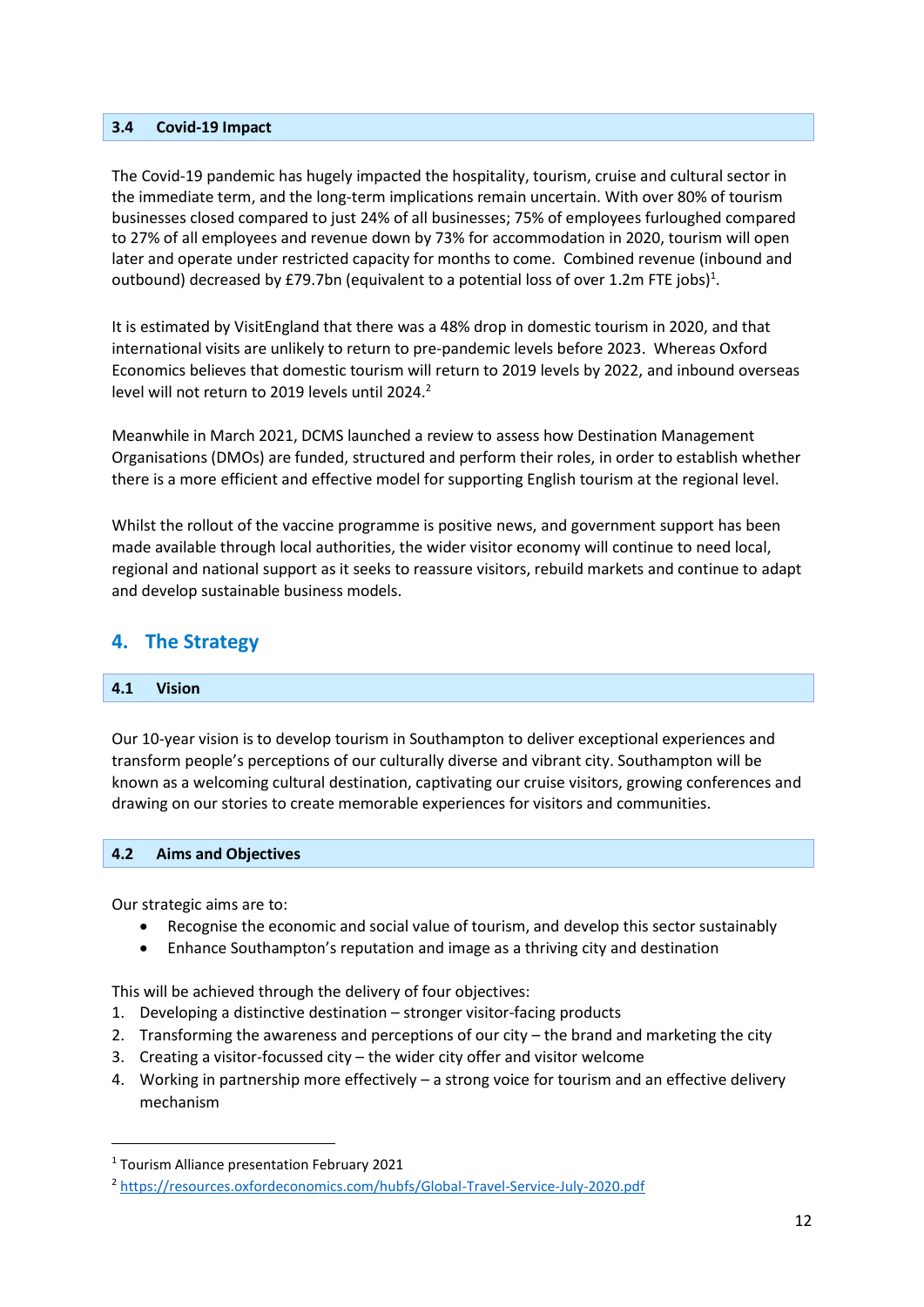#### <span id="page-13-0"></span>**4.3 Strategic Drivers**

A number of strategic drivers underpin our aims and objectives:

- **Partnership and the wider agenda** tourism in Southampton does not exist in isolation. To be successful and contribute to the wider economy and as a cultural destination, the delivery of this plan will need to be undertaken in partnership with a range of public and private sector organisations and utilising our partnerships, assets and people including our civic leaders, such as the Mayor, to promote the destination. Both tourism and non-tourism bodies within Southampton as well as our partners in the wider Hampshire/Solent subregion, reaching out nationally and internationally.
- **Incremental development** the DMP will be delivered and developed in three broad phases that reflect the reality of the challenges we face:
	- o Phase 1: Recovery and Foundations (2021-2024) The plan will focus on recovering from the Covid-19 pandemic, developing capacity and the DMO structure/partnership, bidding for UK City of Culture, delivering quickwin projects
	- o Phase 2: Development and Stability (2024-2027) We will consolidate our partnerships, deliver UK City of Culture and its legacy, and enhance our delivery and activities
	- o Phase 3: Sustainable Regeneration (2027-2030) Towards the plan's end we will focus on building on the UK City of Culture legacy and developing new products and markets, with an agreed and sustainable delivery model

The plan will be reviewed through these phases and revised where necessary.

- **A long-term process** we recognise that developing Southampton as a visitor destination and brand is a long-term process that will require on-going investment and commitment. If this was easy, we would be further along that journey - but we have a good foundation upon which to build.
- **Our strategic proposition** in the longer term, our core focus will be about building on enhancing our cultural offer and strategy, City of Culture legacy and using it as a differentiator for the city within the wider Hampshire/Solent offer. Drawing on the notion of Southampton's Stories - the past and the contemporary, the diverse and inclusive we recognise Southampton's product needs further development and this will take time.

In the short term (the Recovery and Foundations phase), our activity will focus on using and enhancing a wider set of themes that the city already has strengths in – our theatre and performance culture, nightlife, retail, the surrounding area and its heritage and attractions, which will need ongoing investment and improvements plans.

• **Theme mix** - the focus will be on developing four motivational themes and markets over time. These are summarised in the following table below: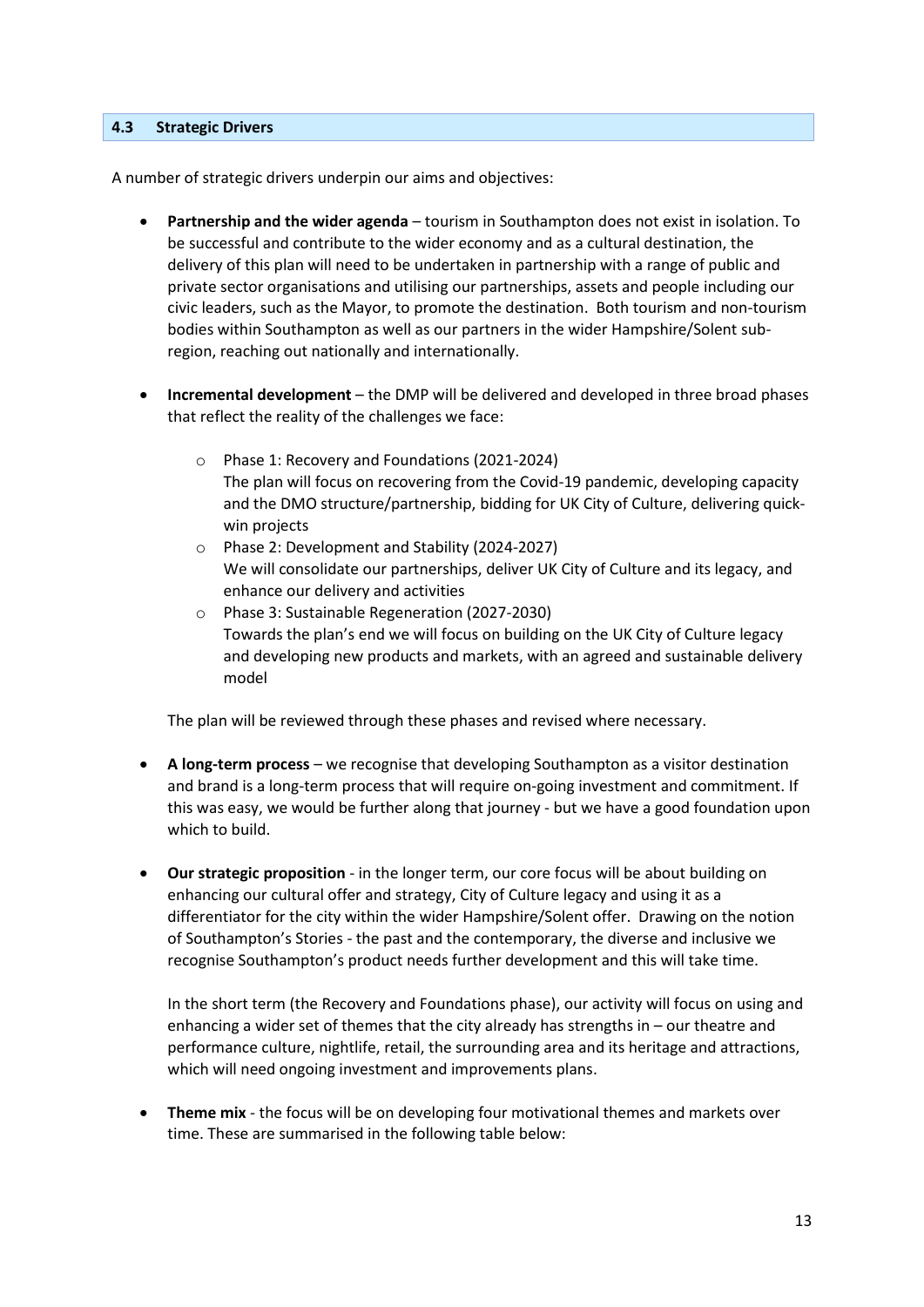| <b>Experience theme</b> | <b>Description</b>                                                                 |
|-------------------------|------------------------------------------------------------------------------------|
| Discovery and           | Developing our cultural (and heritage) and parks offers over time. Our market      |
| Enrichment              | focus will initially be on day visits but as the product develops the market focus |
|                         | will broaden.                                                                      |
| Conferences             | Focusing on multi-day conferences that are attracting national (and                |
|                         | international) delegates.                                                          |
| Cruise                  | A two-fold approach. Firstly, to increase the length of stay of                    |
|                         | embarking/disembarking passengers and, secondly, encouraging more transit          |
|                         | passengers to visit for the day (through the Discovery theme).                     |
| City breaks             | Using our theatre and performance, retail and nightlife offers to attract regional |
|                         | overnight trips - primarily couples or groups of friends.                          |

• **Green and sustainable regeneration** – the greening of our tourism sector, in line with our wider city commitments is vital. Elements of this will include prioritising value over volume (through encouraging a greater length of stay and spend) and encouraging efficient use of energy among businesses and visitors, understanding tourism's impact on the environment, and encouraging visitors to think and learn about this as part of the customer journey.

# <span id="page-14-0"></span>**5. Objective 1: Developing a Distinctive Destination**

The following sections outline our proposed approach within each objective. For each objective we outline the rationale for why this is important and the longer-term aspirations and needs. We also outline some of the action areas that will be taken forward in phase 1 of the plan (Recovery and Foundations). A detailed Action Plan has been developed and will be agreed and prioritised by the Destination Partnership as part of the annual business planning cycle.

### <span id="page-14-1"></span>**5.1 Rationale and Approach**

As a visitor destination we have been performing relatively well – our hotel occupancies and rates are good. However, this is largely driven by less discretionary markets (cruise, corporate travellers, small meetings) and, at present, we lack a distinctive offer that will attract discretionary visitors – i.e. people choosing to visit Southampton as a destination. We have some significant and potentially exciting assets and a priority for the next 10 years is to increase the appeal of the city by developing and strengthening our product.

### **Culture and Events**

Culture will be a core element of our offer. It differentiates us from our surrounding destinations (like the New Forest, Winchester, Portsmouth) but also complements them when marketed in a wider regional offer.

Bidding, securing and delivering UKCoC is of key importance but the momentum we create before and after that is just as important. While UKCoC is about more than the visitor economy, developing our bid should help to catalyse tourism and the visitor offer. Ideally the cultural and creative sector and UKCoC needs to create visitor facing product – e.g. events, exhibitions but also 'on street culture' like murals, public art and street events (using our heritage assets in creative ways).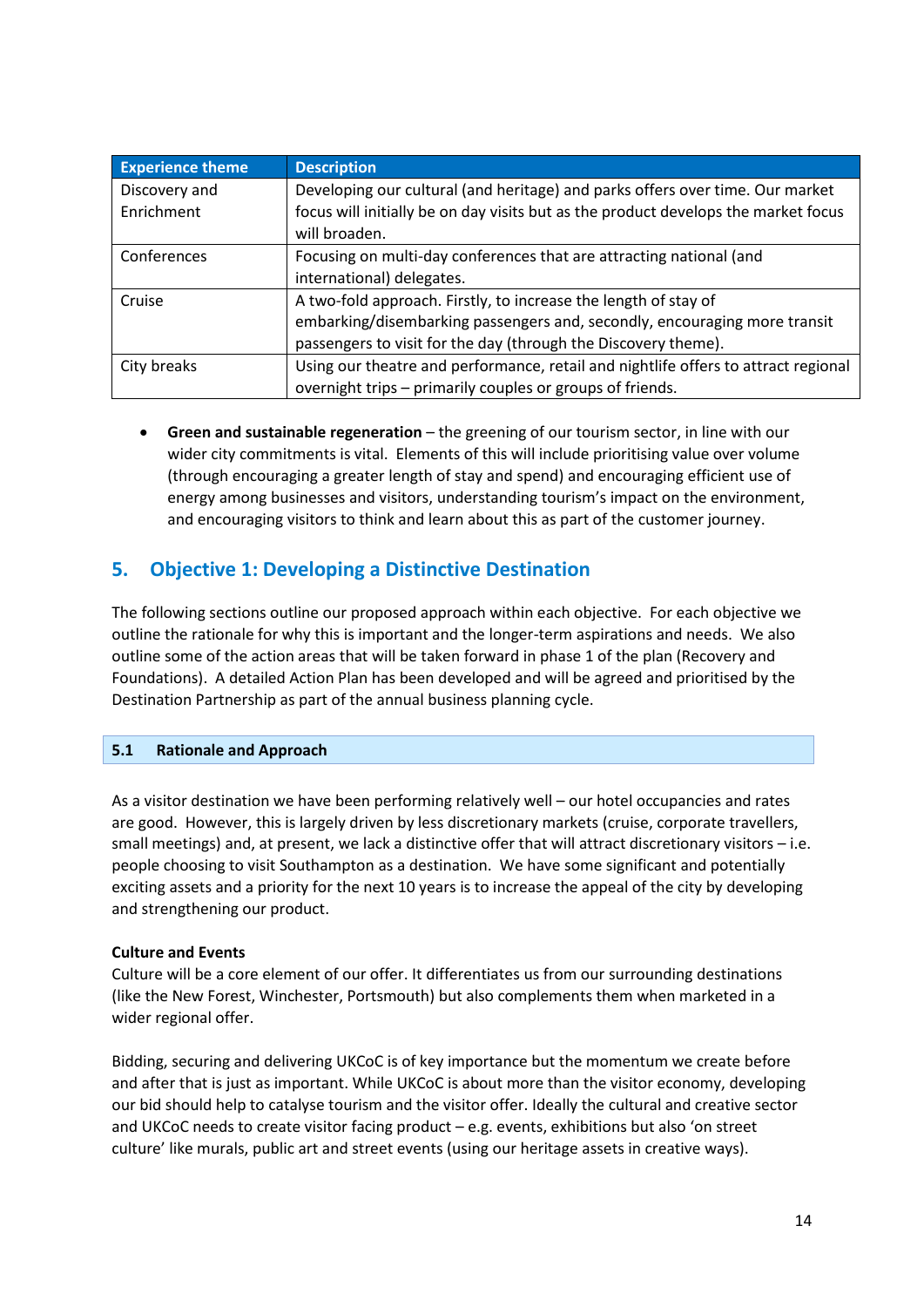In the future, we need to develop more high-profile events that have a wider appeal than our current portfolio. Some of these could spin out of UKCoC and should link to some of our city themes (examples could include wine, Ocean/maritime, Titanic etc). Our parks provide a potential asset to host events, although there are considerations in terms of the environmental and neighbourhood challenges this can create. We also consider a major visitor attraction (ideally within the revitalised Mayflower Quarter) would help to raise profile and add depth to our offer but recognise that the feasibility of this would need careful thought.

Our attractions have done well in digitally engaging with audiences during the pandemic. To develop tourism, we need to make more of facilities like SeaCity Museum, City Art Gallery, John Hansard Gallery and Solent Showcase in the Cultural Quarter through longer opening hours, temporary exhibitions, smarter (and wider) marketing and place animation in this area. Our theatre and live music are real strengths but need stronger packaging and visitor-facing promotion, and these are augmented by the newly re-opened God's House Tower as a new heritage and arts centre in 2019.

If deemed appropriate and viable, in the context of the Mayflower Quarter proposals, a purposebuilt multi-purpose venue could provide an opportunity to bring in major events/concerts (our capacity is currently limited) and support the development of our cultural theme.

### **Heritage**

We have significant potential in our heritage assets (our Walls, vaults and other buildings) and strong themes (our Medieval and Maritime Heritage, Titanic, Mayflower, wartime Southampton, transmigration, gateway to the world) that are under appreciated and utilised. The dispersed nature of some of our assets and their limited size makes them difficult for visitors to experience and appreciate. Past interpretation schemes have tried to address this but these have not been well maintained or updated to reflect the developing digital opportunities. There are also opportunities to re-interpret and tell the stories of our diverse communities associated with Southampton's history and heritage, and to reach wider and new audiences.

To make more of our heritage we need to invest in its physical fabric, create itineraries and experiences around strong heritage themes particularly for cruise passengers, group organisers and special interest visitors. We need to investigate the potential for digital interpretation (e.g. augmented or virtual reality), reviewing signing/interpretation boards of our historic monuments and sites to ensure they are up-to-date and integrated across the city. The Bargate offers a potential hub or orientation point for tours and itineraries, interpretation and visitor information combined with other visitor facing elements e.g. events (see above). We could use our heritage assets as a backdrop (e.g. to host street plays, pop-ups) or develop uses to specifically showcase them (e.g. an expanded and developed Heritage Open Days programme).

Our guides and volunteers, and attractions like Solent Sky Museum and SS Shieldhall are an invaluable asset for the city. We need to continue to support and promote them. We also need to consider ways to sustain them – possibly through a city-wide recruitment CPD/training programme, and recognition events linked to other initiatives, including those being developed by UKCoC.

#### **Conferences and Exhibitions**

We host some major conferences and exhibitions linked to our academic institutions and specialist position in the Marine and Maritime sector. Smaller residential and day conferences are an important source of business for our hotels and venues. Covid-19 has been disastrous for this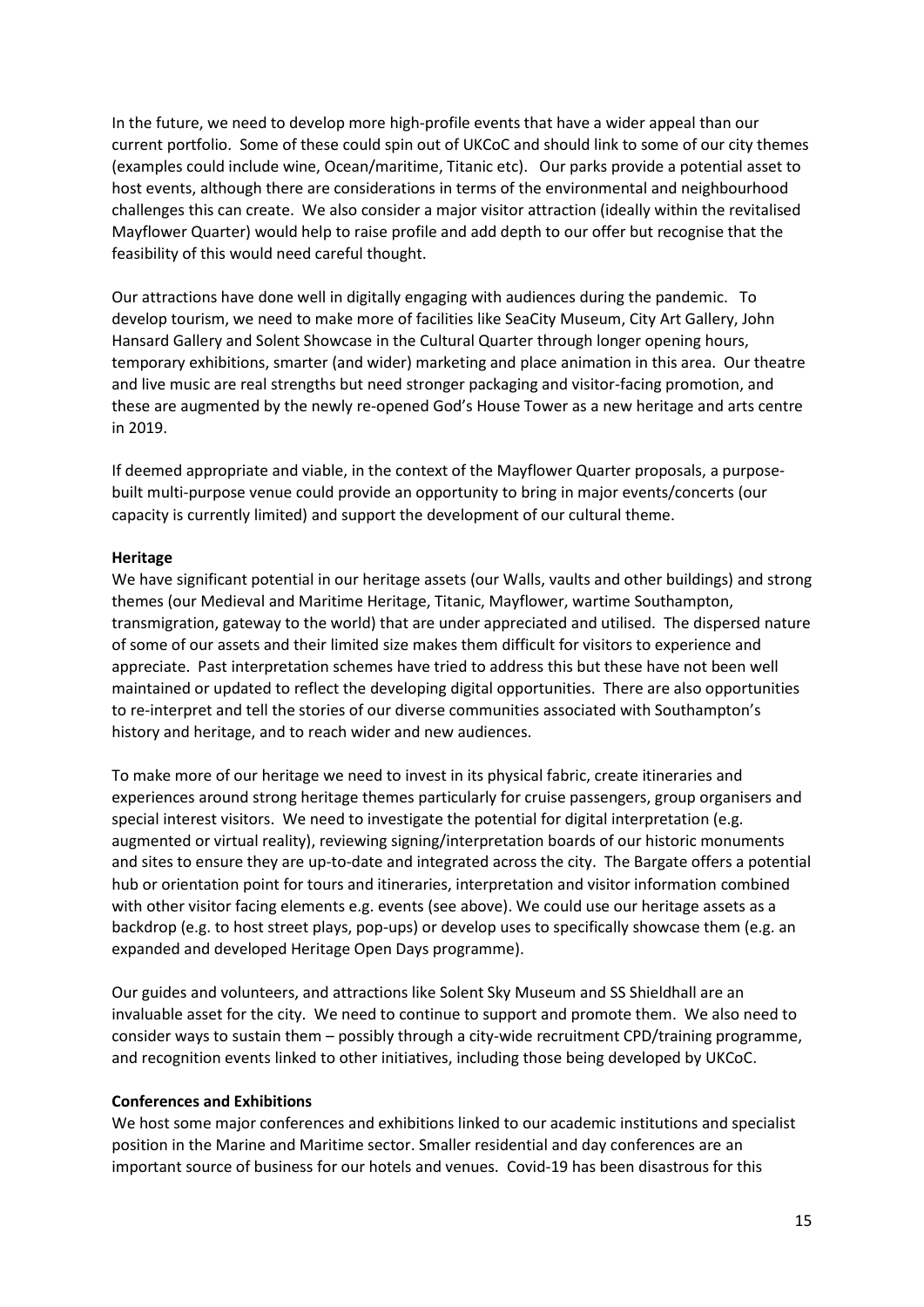sector, but evidence suggests that the post-Covid world will see a resurgence in people seeking to meet in person and carry out business face to face – though there will undoubtedly be an increase in hybrid events that provide virtual attendance opportunities.

However, our conference venue offer has limited capacity – we have a few venues in the city centre and beyond (like Ageas Bowl) that are capable of hosting 500-600 people but some of these (like Southampton Football Club) have limited availability. Larger events in the city typically require bespoke arrangements which may be a barrier for some organisers. Additional venues and increased delegate capacity (with associated exhibition space) would strengthen our offer and provide an opportunity for the city to bid for larger conferences. New hotel developments might increase the number of venues but will not diversify the offer. A purpose-built centre (either dedicated or a good multi-purpose venue – see above) would enhance the offer but there would be a question over feasibility (given competition from Bournemouth and Brighton, and post-Covid uncertainties). Alternatives could exist through further development of the National Oceanography Centre or specific purpose-built facilities associated with existing operations of the Universities or Football Club.

The Southampton International Boat Show in September is a critical event for us – in terms of profile and the business it brings. It attracts 100,000 visitors each year – both day and staying. The organisers, British Marine who are based in the city, have exciting plans to both broaden and deepen its appeal. These plans need to be developed in conjunction with the development and delivery of the Mayflower Quarter proposals.

### **Cruise**

The cruise excursions (day trip) market is not well developed in Southampton and tends to feature destinations further afield, such as Stonehenge, Winchester and London. The product opportunities outlined above, in association with other initiatives (see below) will positively impact on influencing this market to spend more time in the city itself. There may be opportunities to develop relationships with the cruise operators to create a Southampton shore-based offer.

### <span id="page-16-0"></span>**5.2 Action Areas**

| <b>Action Area</b>        | <b>Description</b>                                                                                                                                                                                                                                                                                                                                                                                  |
|---------------------------|-----------------------------------------------------------------------------------------------------------------------------------------------------------------------------------------------------------------------------------------------------------------------------------------------------------------------------------------------------------------------------------------------------|
| <b>UK City of Culture</b> | Developing the narrative and themes for City of Culture, working up the bid<br>and programme ideas. From a tourism perspective it is key that the<br>programme is as visitor facing in its appeal as possible but also that the tourism<br>sector is in a position to support the delivery of City of Culture (through e.g.<br>commercial approach, product knowledge training, marketing support). |
| <b>Events</b>             | Review existing programme to identify gaps and opportunities and develop a<br>festivals and events strategy, alongside the development of a park's strategy.<br>Work proactively with local and external event organisers to develop new and<br>enhance existing events, particularly focussed on the city's green and outside<br>spaces.                                                           |

The following table summarises key areas for action in the recovery period and into the development and stability period: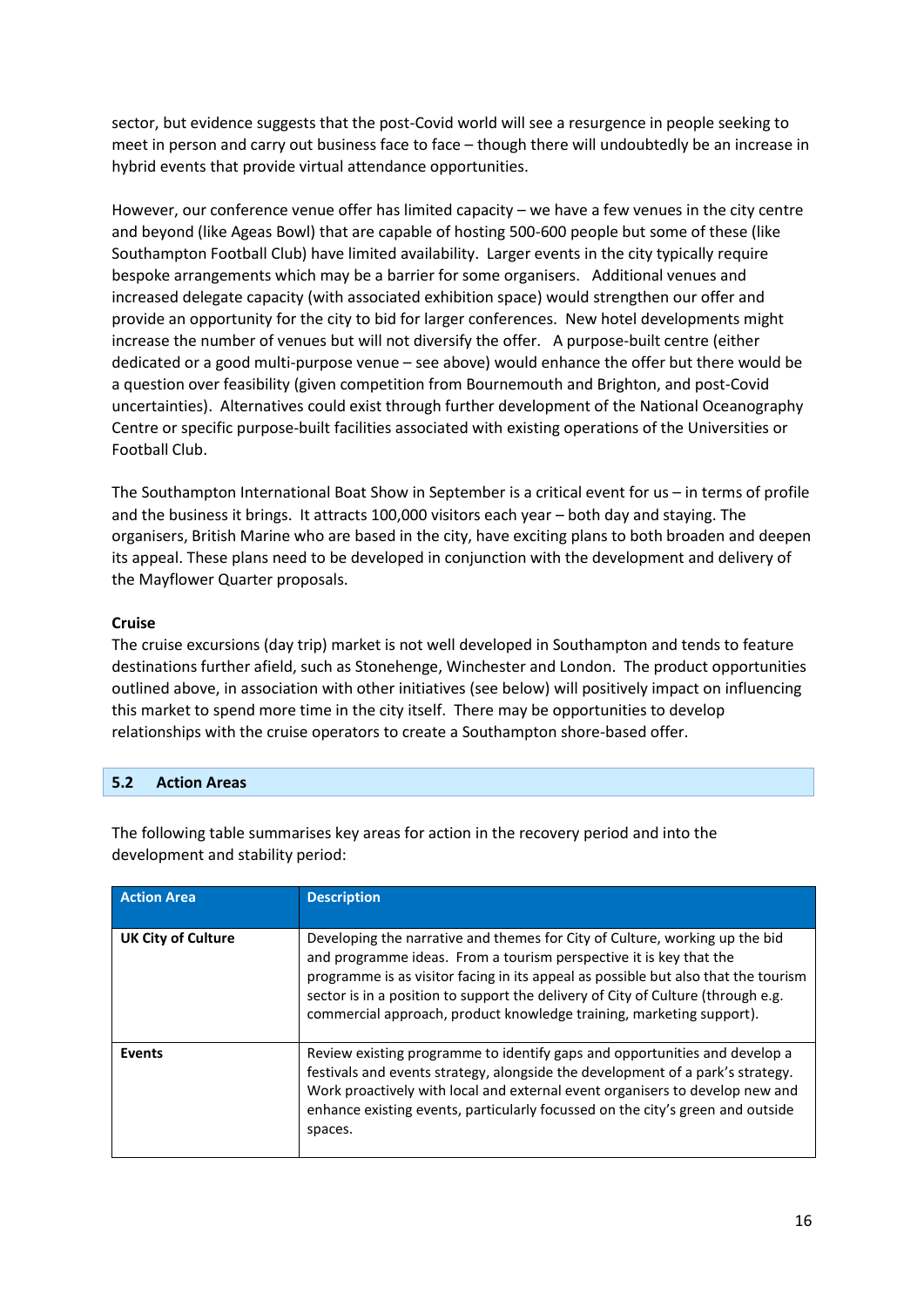| <b>Current City Attractions/</b> | Improve the performance and attractiveness of our current attractions through   |
|----------------------------------|---------------------------------------------------------------------------------|
| <b>Museums</b>                   | longer opening hours, temporary exhibitions, smarter marketing and joint        |
|                                  | promotion.                                                                      |
| <b>Theatre and Cultural</b>      | Packaging and promotion of theatre and cultural/music performances with         |
| Performance                      | accommodation for potential visitor audiences.                                  |
|                                  |                                                                                 |
| <b>Guiding/ Volunteers</b>       | Development of a programme of support and training for existing and new         |
|                                  | guides and volunteers.                                                          |
|                                  |                                                                                 |
| <b>Conferences</b>               | Investigate the feasibility of constructing a multi-purpose building capable of |
|                                  | hosting larger events/conferences.                                              |
|                                  |                                                                                 |
| <b>The Bargate</b>               | Assess the options for development of The Bargate as a visitor hub for the Old  |
|                                  | Town.                                                                           |
|                                  |                                                                                 |
| <b>Heritage Itineraries</b>      | Re-visit/ develop 3-4 itineraries/ heritage experiences that can be packaged as |
|                                  | a guided or self-guided experience. Stories could include Medieval              |
|                                  | Southampton, Mayflower, Titanic, Migration.                                     |
|                                  |                                                                                 |
| Signage and                      | Review signage and interpretation for our heritage monuments and investigate    |
| Interpretation                   | the feasibility and potential for digital interpretation.                       |
|                                  |                                                                                 |
| Southampton                      | Continue to develop the Boat Show and increase its footprint and content to     |
| <b>International Boat Show</b>   | broaden its appeal and links with local hospitality businesses and residents.   |
|                                  |                                                                                 |

# <span id="page-17-0"></span>**6. Objective 2: Transforming Awareness and Perceptions**

### <span id="page-17-1"></span>**6.1 Rationale and Approach**

We suffer from a poorly-defined image and brand – we have no strong associations for consumers. While this partly reflects our product offer, it also reflects a lack of investment in city-wide marketing over the last decade.

Priorities are to develop our profile as a destination through:

- Focusing on building content and our brand in the long term around themes of Discovery and Enrichment – emphasising our cultural (performance, visual arts and heritage) offer. The developing City of Culture bid will be key to this narrative and stimulating wider communication
- Develop stronger 'Southampton-plc' marketing collateral (aligned to a city-wide approach) web, social media, print, images etc. for partnership, business and third-party use
- Proactive work with press and third parties (e.g. online travel agents, review sites) on campaign development and content distribution
- Develop relationships with cruise ship ground handlers, group organisers and coach operators to provide ideas for itineraries, familiarisation visits and contacts with local businesses

In the shorter term (the Recovery period) the priorities in theme development will be more pragmatic focusing on retail, the evening economy/theatres, and attractions – primarily targeting our local and regional audiences – through a proactive campaign. VisitSouthampton is an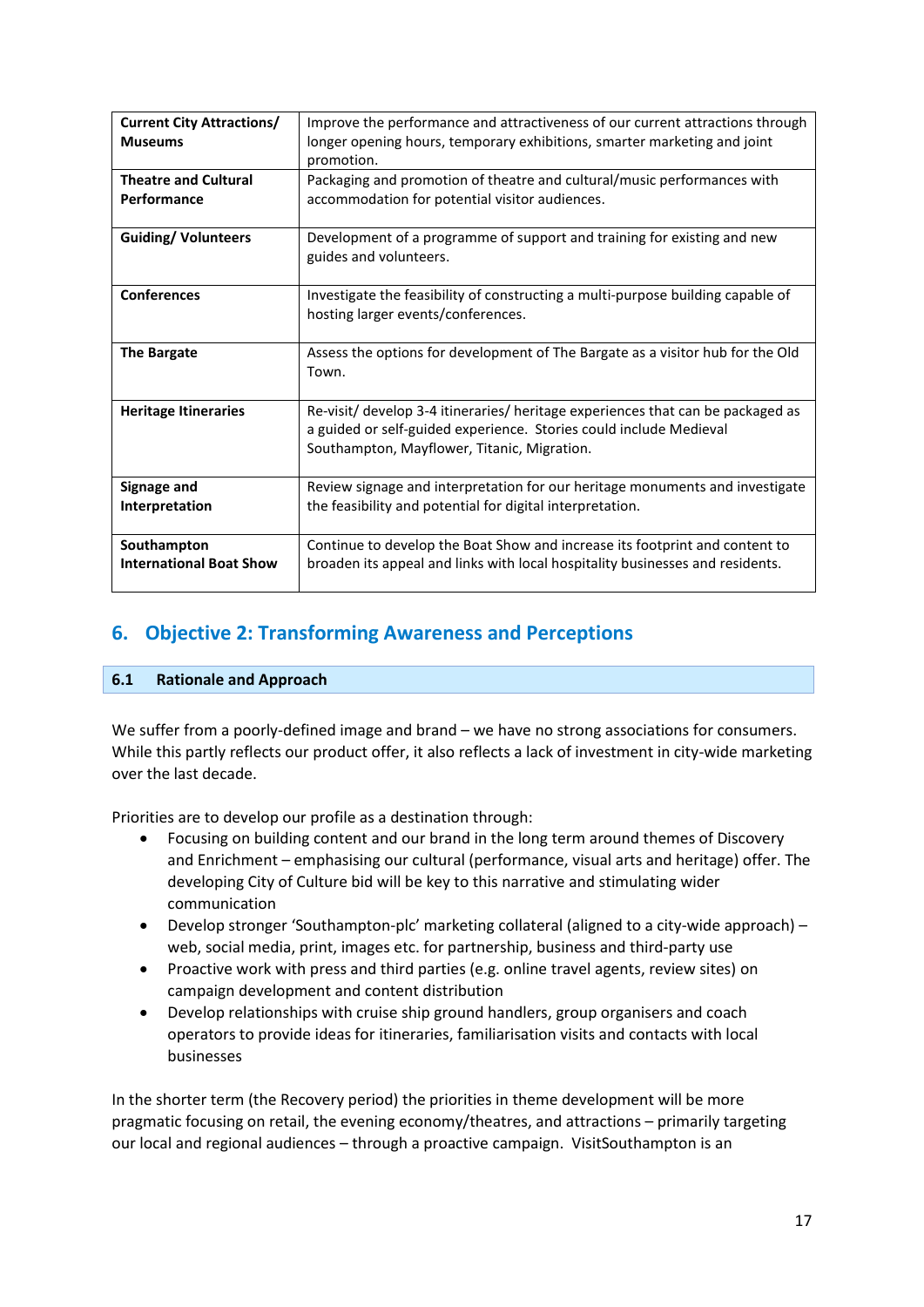appropriate vehicle for this. As the UKCC bid (and associated content) starts to gain momentum, the emphasis in our marketing should start to evolve.

Business tourism is a vital sector for us. While Destination Southampton does an excellent job in bidding for and organising conferences, they have limited resources for proactive marketing. Much of Southampton's conference business is small meetings from the immediate region and in the short-term online conferencing may impact. A long-term priority should be to increase the amount of marketing undertaken (through e.g. additional event attendance and research into potential events) and the development of a Conference Ambassador programme amongst the city's business leaders and academics to raise the profile of Southampton in specific strong and relevant sectors.

### <span id="page-18-0"></span>**6.2 Action Areas**

The following table summarises key areas for action in the Recovery and into the Development and Stability phases:

| <b>Action Area</b>             | <b>Description</b>                                                                  |
|--------------------------------|-------------------------------------------------------------------------------------|
|                                |                                                                                     |
| Southampton collateral         | On-going development of our marketing collateral through e.g. developing our        |
|                                | website (adding more content, lists and making it more dynamic), our social         |
|                                | media output, and developing an image and content library for partner use.          |
| <b>Itineraries</b>             | Developing existing ideas for half day, whole day and 2-3 day itineraries to        |
|                                | feature the heritage, culture, retail and hospitality sector of the city, targeting |
|                                | the domestic day trip and short break market.                                       |
| <b>Press</b>                   | Create a bank of digital content for distribution for consumer and travel press     |
|                                | and establish relationships with travel media (possibly through appointment of      |
|                                | a specialist travel PR company).                                                    |
| Third party content            | Research and review existing content about Southampton on third party               |
|                                | websites, online travel agents, review sites, bloggers/vloggers, guidebooks and     |
|                                | provide updates and accurate content and images as needed.                          |
| Third party relationships      | Identify organisations likely to be featuring the city and provide a reliable point |
|                                | of contact for promotions. These might include VisitBritain, VisitEngland, TSE,     |
|                                | HCC/VisitHampshire, Cruise lines, Coach Operators, incoming Tour Operators,         |
|                                | Shore Excursion operators, airlines, airports etc.                                  |
| <b>Tactical City campaign</b>  | Look to develop a regional marketing campaign selling Southampton's retail,         |
|                                | the evening economy/theatres, and attractions building on VisitSouthampton          |
|                                | and SO What?                                                                        |
| Cruise Marketing - (Pre &      | Develop packages with local attractions and hotels; dedicated sections of           |
| <b>Post and Official Shore</b> | VisitSouthampton for pre and post stays and transit passengers; agree and           |
| Excursion)                     | collectively resource a specific marketing programme to cruise lines and shore      |
|                                | excursion operators. (See also Appendix 2)                                          |
| <b>Ambassador Programme</b>    | Develop a programme to engage with the city's leading academics and                 |
|                                | business leaders to target national and international conferences relating to       |
|                                | their specialist sectors.                                                           |
| <b>Business Tourism</b>        | Marketing to organisers through increased familiarisation visits, potential         |
| <b>Marketing</b>               | attendance at key shows, and research into potential events with a good fit to      |
|                                | Southampton.                                                                        |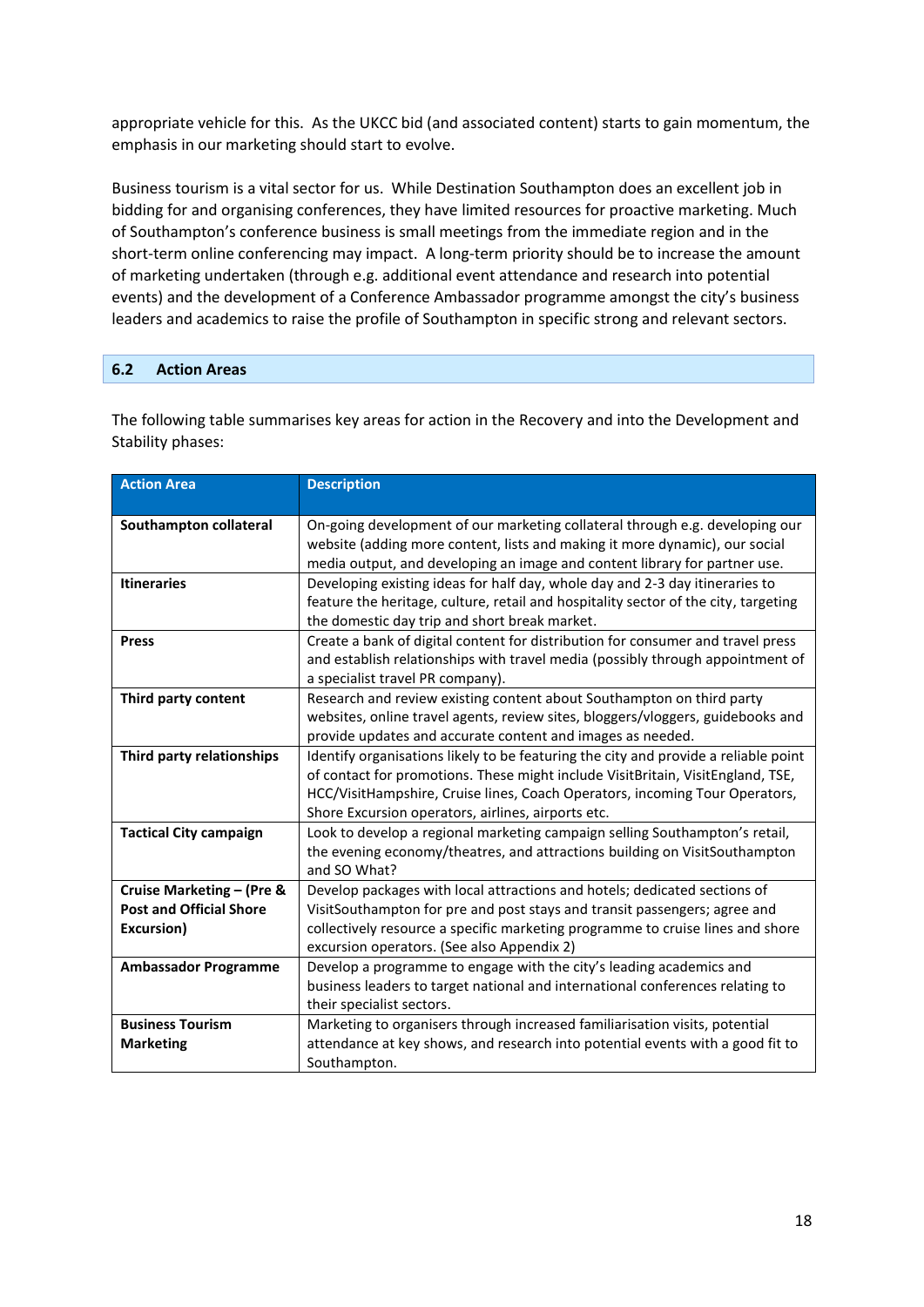# <span id="page-19-0"></span>**7. Objective 3: Creating a Visitor-Focused City**

### <span id="page-19-1"></span>**7.1 Rationale and Approach**

Objective 1 focuses on product development that will make us a more compelling destination to consider visiting. However, our wider city offer is of equal importance – the hotels, bars, restaurants, retail all make a huge contribution to a decision to visit and to the satisfaction of visitors during their trip. Sense of place, the urban realm, and our welcome are also key for visitors.

We have a varied accommodation stock in the city centre and surrounding area. In the medium term, as markets recover and grow, additional capacity and variety may be required, and this will need to be determined by further research. For visitors, Southampton's current retail is a great strength and the bar/restaurant offer is reasonable although the city would benefit from greater variety, distinctiveness and quality (particularly in terms of restaurants). We need to continue to work proactively with developers, chains and potential businesses to bring forward viable schemes that will increase our capacity and broaden our offer.

Our pedestrian signposting scheme is good in some places and is particularly crucial given the distances between different areas of visitor interest. In others, wayfinding appears to leave visitors stranded and confused, whilst having to navigate some challenging roads and uneven walkways. The city's arrival/landing points (especially the station and the port) and our road signing need attention. The volunteer guides are good at providing a good in-person welcome at the cruise terminals, but this takes place in a busy and noisy space. It is a volunteer activity that can be withdrawn or reduced at any time. The railway station equally fails to enthral and excite visitors or residents keen to feel pride in their city.

The lack of an accessible waterfront is seen as a weakness for the city. Certain areas of the city, particularly the Cultural Quarter, lack animation especially at weekends. The Mayflower Quarter proposal and planned infrastructure changes as part of the Transforming Cities Fund represents an exciting opportunity for both residents and for our visitors – helping to create a more legible city, improving the city's gateways and enabling waterfront access at Mayflower Park.

Addressing these city-wide issues will be a long-term priority and will be largely driven by broader city centre development plans (like the Mayflower Quarter); and by the local/regional economy and population (captured via the emerging Local Development Plan) driving investment in retail, bars, restaurants and other facilities. However, in our broader city and economic planning we need to think 'tourism' and understand the wider economic benefits it brings – embedding the needs of our visitors in future developments and making the city more distinctive. This includes considering how visitors move around the city on foot and by public transport. Pan-city bus travel is good at moving residents around, but the travel experience of visitors falls short.

Tourism is not high profile within the city and the overall welcome and information for visitors needs to be improved. A specific tourist information centre is unlikely to be cost effective but there are a range of other initiatives that could be implemented: e.g. a visitor hub at The Bargate (see above) and/or God's House Tower; Visitor Information Points (i.e. information resources in visitor facing locations – a hotel, attraction or retail space); and staff engagement, training and familiarisation (with a view to cross selling the city).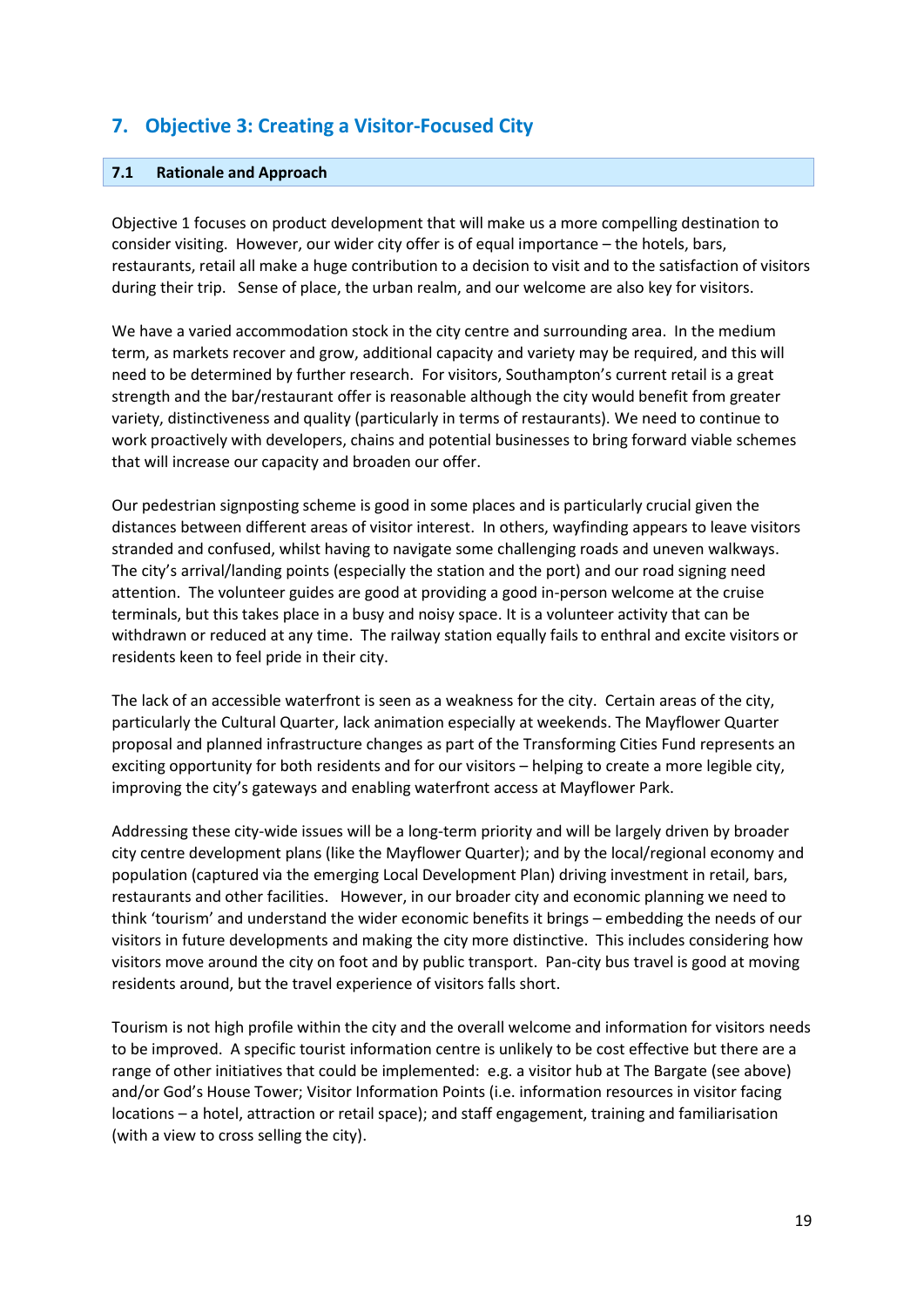Cruise visits are crucial to our city. We have a lot to offer passengers on transit cruises. The strength and variety of the excursions available to passengers is fundamental to that success, but we want to attract more of those passengers into the city itself. However, the arrival experience in Southampton is poor with busy roads and inappropriate exits from the port, lack of connectivity to the railway station and a lack of quality welcome facilities, foreign language print and coordination among the various parties involved in shoreside welcome. We need to work collectively to improve the experience on arrival, make it easier to access the city's heritage assets and to offer unusual 'behind the scenes' experiences. Most transit passengers are from Europe and we need to make sure we can welcome them in their own languages. For the British passengers who stay in our city before or after their cruise, we want to invite them to stay longer and experience more of what Southampton and surrounding destinations have to offer.

### <span id="page-20-0"></span>**7.2 Action Areas**

The following table summarises key areas for action in the recovery period and into the development and stability period:

| <b>Action Area</b>                | <b>Description</b>                                                           |
|-----------------------------------|------------------------------------------------------------------------------|
|                                   |                                                                              |
| <b>Planning/Place-shaping</b>     | Embedding the tourism agenda in wider city planning and policy and           |
|                                   | licensing, delivering development schemes and ensuring we take               |
|                                   | account of visitors in future developments and our city maintenance,         |
|                                   | alongside that of residents.                                                 |
| <b>Investment and</b>             | Facilitate and encourage new hotel and attraction development -              |
| <b>Facilitation</b>               | through provision of information and insight (e.g. the Hotel Solutions       |
|                                   | work) and supporting developers/ prospective businesses.                     |
| <b>Visitor Information Points</b> | Creation of a network of Visitor Information Points (VIPs) at the City       |
| (VIPs)                            | Council's own attractions and other visitor touch points (like God's         |
|                                   | House Tower, retail centres), supported by maps and relevant printed         |
|                                   | material, training and displays.                                             |
| <b>Staff Training</b>             | Development of training materials, highlighting Southampton's stories        |
|                                   | and key locations - including Welcome to Excellence training - and           |
|                                   | rolling this out to front of house staff at hotels, taxis, volunteers at     |
|                                   | cruise terminals and cruise ship staff, shore excursion companies etc to     |
|                                   | ensure quality and consistency. This could be potentially introduced as      |
|                                   | part of the UKCoC bid.                                                       |
| 'City Welcome'                    | Develop dedicated 'City Welcome' content in partnership with cruise          |
|                                   | operators (and agents) for distribution to cruise ship passengers staying    |
|                                   | in the city, with special VIP offers, suggested itineraries $-$ to encourage |
|                                   | longer stays and repeat visits                                               |
| <b>Animation</b>                  | Animation of city open spaces - especially the Cultural Quarter (links to    |
|                                   | objective 1) through e.g. working with the city's arts, creative and         |
|                                   | cultural sector to showcase our creativity, pop-up bars/ restaurants,        |
|                                   | 'container quarters' or creative zones                                       |
| <b>Signage</b>                    | Improve 'Welcome to Southampton' and 'White on Brown' tourist signs          |
|                                   | on access roads into the city for those arriving by car and for foot         |
|                                   | passengers from cruises and ferry ports to create a sense of place and       |
|                                   | welcome                                                                      |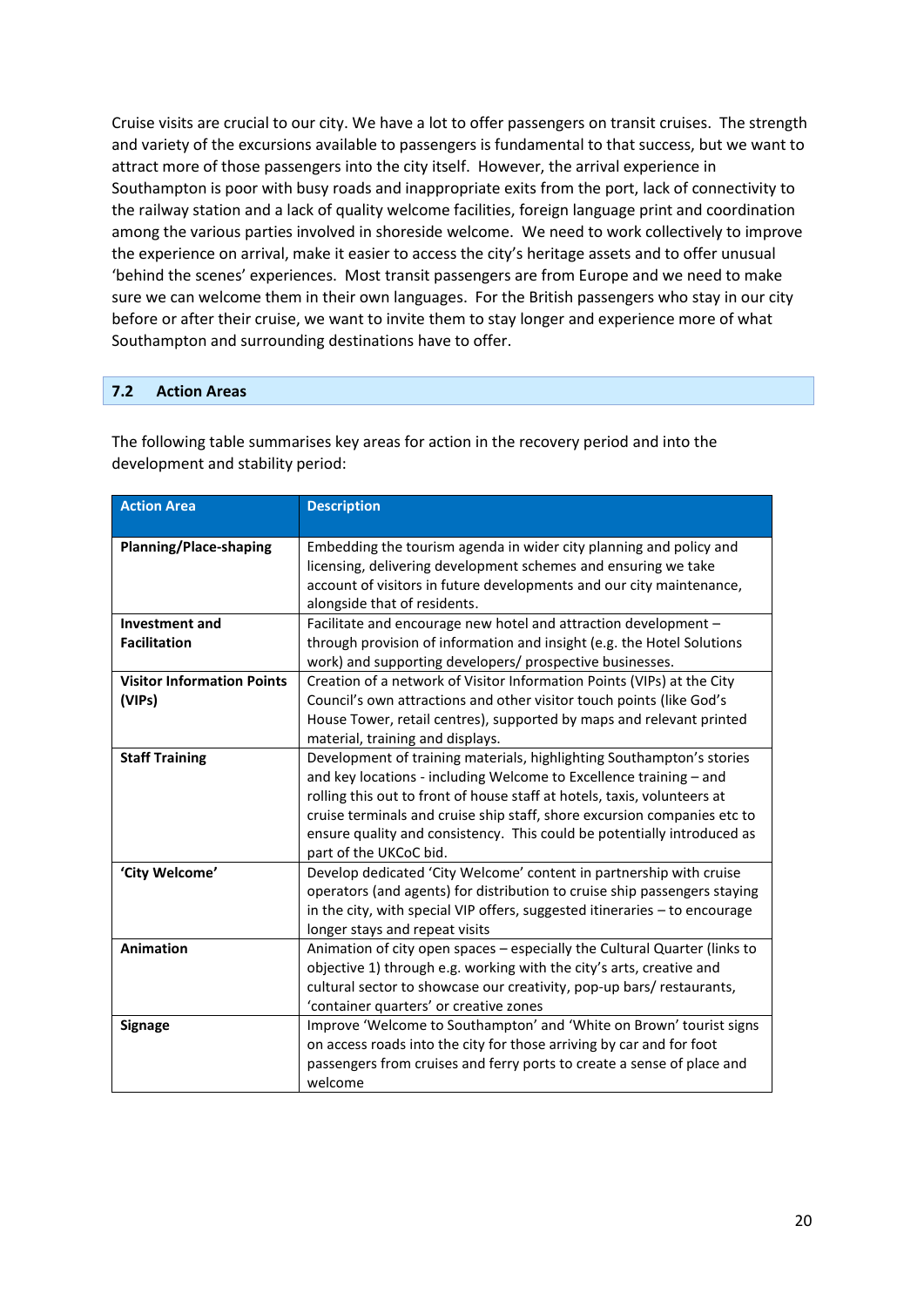# <span id="page-21-0"></span>**8. Objective 4: Working in Partnership**

### <span id="page-21-1"></span>**8.1 Rationale and Approach**

The number of committed organisations we have in Southampton is a strength with various organisations delivering parts of our tourism agenda. However, there is no one organisation owning and leading tourism. Resources within the sector are limited and this hampers our activity. In the short-term, issues like Covid-19 recovery and the BID Renewal ballot create uncertainties about resources and our organisational landscape. There is a widespread and strong commitment to the city and a real desire to improve things. This gives us a great foundation on which to build.

Moving forward we need:

- Leadership in terms of an organisation or group that will drive the Destination Management Plan forward and enhance the sector's profile in the city
- A single voice that represents and advocates for tourism in Southampton
- Greater private sector involvement in decision-making and implementation, and funding destination related activity
- To work in a wider context in terms of:
	- o Working with other interests (planning, regeneration, events, City of Culture etc.) across the city to ensure that a holistic approach to the visitor economy is adopted
	- o Work beyond the city's boundaries with other destinations to provide and promote customer focused experiences
- Facilitate and enable partnerships to work locally and develop initiatives together
- Improve market and product intelligence

We have examined a number of options for the development of a destination management function and concluded that a 'virtual' Destination Management Organisation (or Destination Management Partnership) is proposed in the short term. At this stage, it is the most viable option in the absence of the opportunities to levy sufficient income to sustain a DMO. This is at a time when other DMOs are struggling financially and may have to resort to alternative models (reflected in the DCMS review of DMO models).

It builds on our strengths (like Destination Southampton and GO! Southampton). However, it is not straight-forward and it will require partners to work together and align resources to make it happen. It can also evolve over time into a more formal organisation (if required) and provide a single partner relationship for the UKCoC bid. The current roles of Destination Southampton and GO! Southampton make it even more appropriate; but the solution is unique so it is not without risks. It will only succeed if all the players commit time and resources to delivering the DMP and a shared vision and purpose. Without this, the DMP cannot progress, unless the city decides to pursue an alternative leadership model and finds a mechanism by which this can be financed.

It is proposed that our Destination Partnership appoints an independent chair who will be the voice and face of tourism in the city, developing external relationships at regional and national levels. The board will involve both public and private sector bodies and consist of existing organisations to minimise duplication and build on momentum. It will oversee the delivery of this DMP, setting annual objectives, agreeing the (annual) work programme and allocating any shared/additional resources to delivery partners or contracted third parties. The partnership will be supported by a new, dedicated resource based in the Council to coordinate activities. We will investigate the